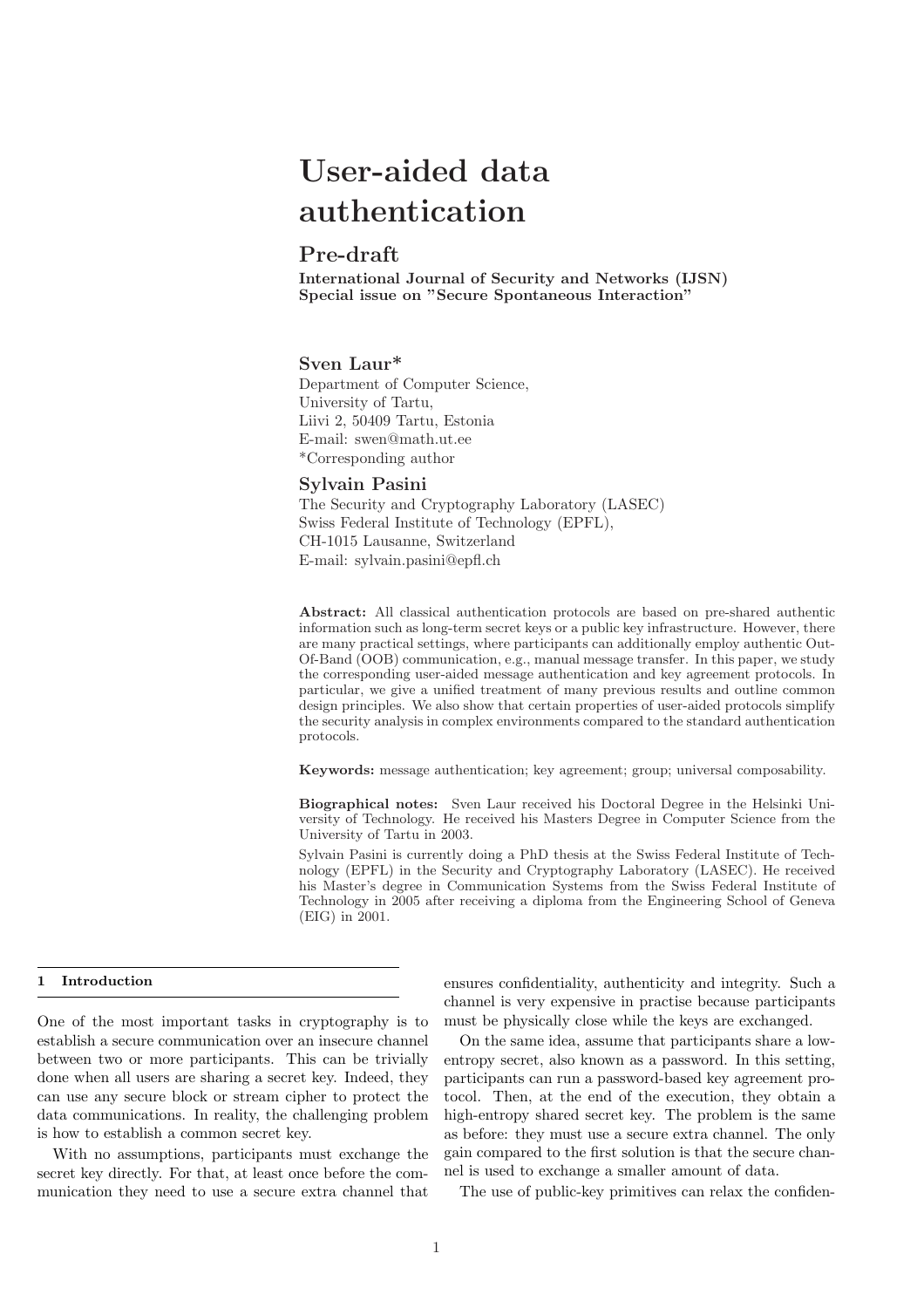tiality assumption on the extra channel. For instance, the Diffie-Hellman key exchange protocol Diffie and Hellman (1976) is a secure way to establish a secret key under the standard complexity-theoretic assumptions. However, the Diffie-Hellman protocol is insecure against man-in-themiddle attacks. For that reason, we must authenticate the protocol transcript. Another example is the use of any secure public-key cryptosystem such as RSA Rivest et al. (1978) or ElGamal ElGamal (1985). In this case, we must assure that a public key is transferred to all participants in an authenticated way. In a nutshell, setting up a secure communication can be reduced to the problem of authenticating messages. Indeed, as long as we are able to authenticate data, we can establish a shared secret key and thus we can also protect communication over insecure channels.

We emphasise that transcripts of common key agreement protocols are usually several thousands bits long and thus message authentication is a non-trivial task. Of course, we can use message authentication codes but this requires a shared secret key that we are only trying to establish. Alternatively, we can use digital signatures for that purpose but they also require authentic transfer of public keys. Consequently, the use of digital signatures can only reduce the amount of essential authentic communication. In particular, we can envisage the use of a public-key infrastructure (PKI) that will deliver certificates for public keys used for signing. Here we clearly note two main disadvantages: firstly, this solution requires a huge infrastructure which is expensive, and secondly, it requires us to trust external parties, e.g. certificate authorities.

In other words, we cannot authenticate messages without relying on authenticated channels. Hence, many practical communication protocols such as SSH, PGP, Bluetooth and WUSB use extra channels which achieve at least authentication. Indeed, in SSH and PGP, the public keys are authenticated by the help of the user who will check the fingerprints. When a user receives a PGP public key, he or she computes its fingerprint and then calls the claimed owner of the public key. They check if both fingerprints are equal. If they are then the public key is authenticated, otherwise the key must have been altered.

More formally, use-aided protocol is a protocol that directly uses out-of-band messages. Namely, we assume that most messages are transmitted over insecure channels, referred as the *in-band communication*, while some authentic data is transmitted over an extra channel, referred as the out-of-band communication. Normally, the out-of-band channel is established by a human operator. For instance, a user can establish out-of-band communication channel by doing relatively simple tasks like copying a string from one device to another or spelling a string by phone. Indeed, such tasks create authenticated channels in practise, since no adversary controlling the network can forge these out-of-band messages. On the other hand, these protocols require the help of the user and thus they should request only small tasks in order to stay user-friendly.

In consequence, protocol designers should use the minimum amount of out-of-band data as they can for the desired security level. This line of research was initiated by Balfanz et al. Balfanz et al. (2002) who were the first to formalise the fingerprint protocol discussed above. However, first non-trivial results were obtained by Gerhmann, Mitchell, and Nyberg Gehrmann et al. (2004) who showed how to construct user-aided authentication protocols that preserve reasonable security levels even for short out-ofband messages consisting of 4–6 decimal digits. The latter made user-aided data authentication practical for securing short-range wireless communication such as Bluetooth and WiFi networks. The SAS protocol proposed by Vaudenay Vaudenay (2005) was the second important discovery. The protocol was the first to achieve optimal security level and thus halved the length of required out-of-band messages. Vaudenay also introduced the concept of user-aided protocols to wider cryptographic audience under the name of SAS-based cryptography where SAS stands for Short Authenticated Strings.

#### Our contribution

Our main contribution in this article is a systematised overview of various user-aided message authentication protocols and their applications. In particular, we show how our earlier results Pasini and Vaudenay (2006b); Laur and Nyberg (2006); Laur and Pasini (2008) fit into the general framework of user-aided data authentication.

In Section 2, we describe cryptographic primitives that play essential role in user-aided message authentication protocols. Namely, keyed hash functions with information theoretical properties are needed to handle short out-bandmessages and commitment schemes are needed to achieve optimal deception level. In Section 3, we formalise the notion of user-aided data authentication and show how to express various functional requirements in the stand-alone security model. The latter is an important methodical advance, since one can pose many complex design requirements on message authentication protocols.

Section 4 provides a systematised overview of two-party message authentication protocols including our earlier results Pasini and Vaudenay (2006b); Laur and Nyberg (2006). As an important theoretical result, we show that all state of the art user-aided authentication protocols share the same internal structure. Namely, they use in-band communication and out-of-band messages to mimic the behaviour of classical authentication protocols with pre-shared secret keys. The shared internal structure also explains why all protocols with optimal deception bound rely on the same security premises and why non-malleability of used commitments is so important. In Section 5, we show how to extend these ideas further to group settings. In particular, we describe the underlying structure of our SAS-GKA protocol Laur and Pasini (2008).

As a second important theoretical result, we prove that stand-alone security guarantees are preserved in complex settings as long as a simple set of usage restriction are satisfied. The latter significantly simplifies the security analysis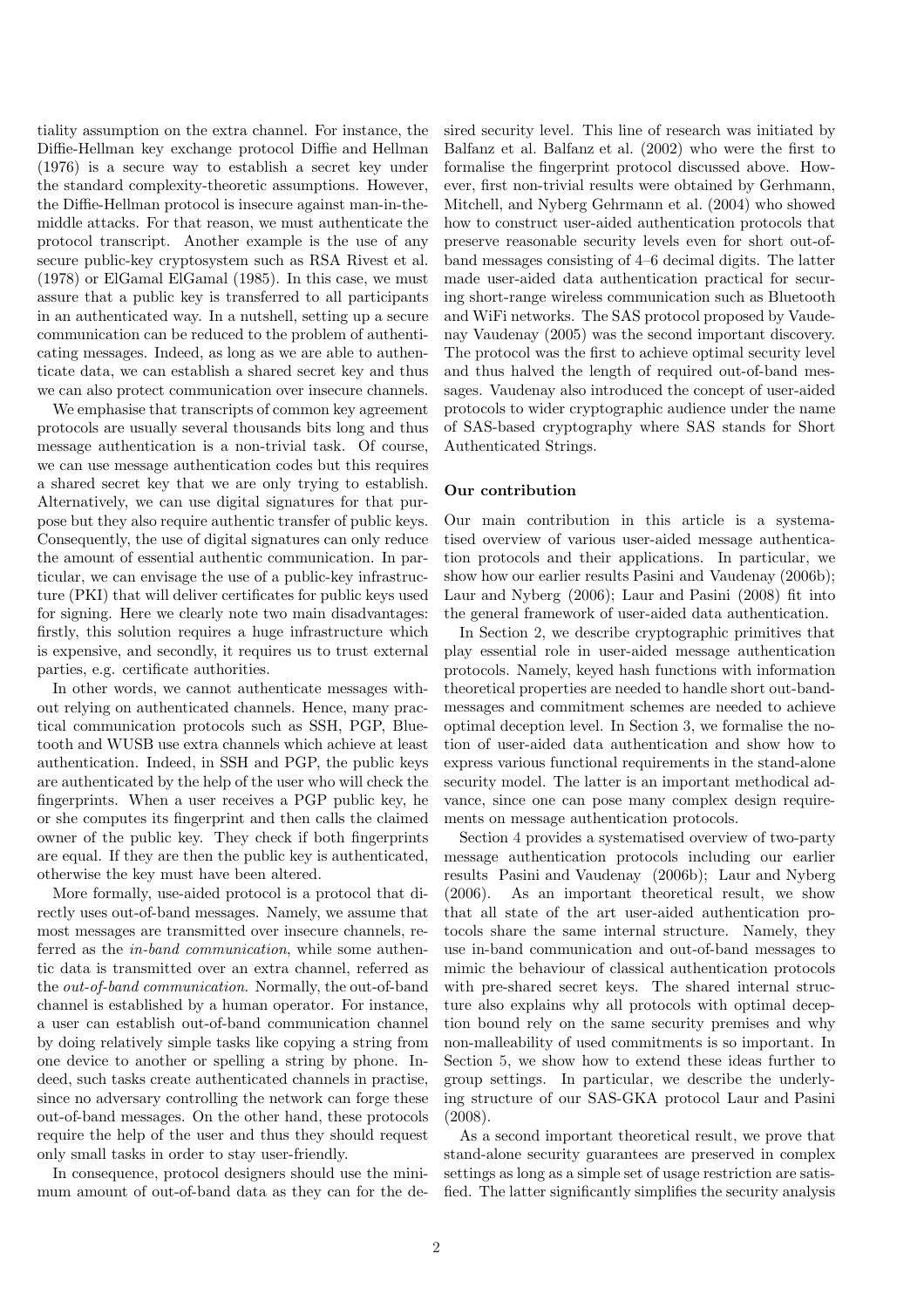of user-aided message authentication protocols. These issues are thoroughly discussed in Section 6, where we clarify the relations between various security models.

More precisely, we show that all message authentication protocols are universally composable as soon as they are secure in the stand-alone model. However, the latter is not sufficient for security when several protocols share the same trusted setup phase. As a result, one must use the Bellare-Rogaway model in order to analyse security of practical applications that reuse the same secret key many times. Notably, user-aided message authentication protocols are different in that respect, since they do not rely on common secrets. Hence, they preserve stand-alone security guarantees even in the Bellare-Rogaway model.

In Section 7, we discuss how to employ user-aided message authentication protocols in order to protect key agreement protocols against active attacks. We also describe some additional measures that decrease the amount of required user-interaction in dynamical settings.

Finally, this paper ends with some concluding remarks and some open questions in Section 8. In particular, we comment the tension between theoretical results and practical implementations of various user-aided authentication and key agreement protocols. Namely, all security proofs in this article are given by using the weakest abstract properties, however, one often substitutes these primitives with heuristic constructions in practise. Hence, understanding the corresponding risks and limitations is important.

# 2 Cryptographic Preliminaries

All results in this article are stated in terms of exact security. That is, security properties are always specified by a game or a game pair between an adversary A and a challenger  $C$ . For a single game  $G$ , the advantage is defined as  $\text{Adv}(\mathcal{A}) = \Pr[\mathcal{G}^{\mathcal{A}} = 1].$  For a game pair  $\mathcal{G}_0, \mathcal{G}_1$ , the advantage is defined as  $\text{Adv}(\mathcal{A}) = |\text{Pr}[\mathcal{G}_0^{\mathcal{A}} = 1] - \text{Pr}[\mathcal{G}_1^{\mathcal{A}} = 1]|.$ Typically, one requires that for all  $t$ -time adversaries  $A$ , the corresponding advantage is bounded:  $\text{Adv}(\mathcal{A}) \leq \varepsilon$ .

Although exact quantification of security properties is our main goal, we use asymptotic estimates to hide irrelevant technical details. Note that these bounds are given in the setting, where the cryptographic construction is fixed and only the adversarial computational power t varies. Of course, these results can be translated back to the nonuniform polynomial security model by considering asymptotics with respect to the security parameter.

# 2.1 Keyed Hash Functions

A keyed hash function  $h : \mathcal{M} \times \mathcal{R} \to \mathcal{T}$  takes two arguments: a message  $m \in \mathcal{M}$  and a key  $r \in \mathcal{R}$ , and outputs a digest  $t \in \mathcal{T}$ . Keyed hash functions are commonly used as building blocks in message authentication protocols. For example, two participants who share a secret key  $r \in \mathbb{R}$ can add a digest  $t$  to the message to protect it from tampering. Now a potential adversary can carry out two types of attacks. First, the adversary might try to impersonate a key holder by creating a valid message tag pair  $(\hat{m}, \hat{t})$ without no additional information. Secondly, the adversary might try to substitute a message  $m$  by altering the corresponding pair  $(m, t)$ . The security against impersonation and substitution attacks depends on the regularity and the universality of the hash function. A hash function h is  $\varepsilon_r$ -almost regular if for any  $m \in \mathcal{M}$  and  $t \in \mathcal{T}$ :

$$
\Pr[r \in_{\mathrm{u}} \mathcal{R} : h(m,r) = t] \leq \varepsilon_{\mathrm{r}}.
$$

A hash function h is  $\varepsilon_{\rm u}$ -almost universal, if for any two distinct inputs  $m_0 \neq m_1$ :

$$
\Pr[r \in_{\mathbf{u}} \mathcal{R} : h(m_0, r) = h(m_1, r)] \le \varepsilon_{\mathbf{u}}
$$

and  $\varepsilon_u$ -almost XOR-universal, if for any two distinct inputs  $m_0 \neq m_1$  and a difference  $\Delta t \in \mathcal{T}$ :

$$
\Pr[r \in_{\mathbf{u}} \mathcal{R} : h(m_0, r) \oplus h(m_1, r) = \Delta t] \leq \varepsilon_{\mathbf{u}}.
$$

These notions can be extended to hash functions with many sub-keys, i.e. for  $h : \mathcal{M} \times \mathcal{R}_1 \times \cdots \times \mathcal{R}_n \to \mathcal{T}$ . A function h is  $\varepsilon_{\rm u}$ -almost universal w.r.t. the sub-key  $r_i$  if for any input pair  $m_0 \neq m_1$  and sub-keys  $r_j, \hat{r}_j \in \mathcal{R}_j$ :

$$
\Pr[r_i \in_u \mathcal{R}_i : h(m_0, r) = h(m_1, \hat{r})] \leq \varepsilon_u ,
$$

where r denotes a vector  $(r_1, \ldots, r_{i-1}, r_i, r_{i+1}, \ldots, r_n)$  and  $\hat{\boldsymbol{r}}$  denotes a vector  $(\hat{r}_1, \ldots, \hat{r}_{i-1}, r_i, \hat{r}_{i+1}, \ldots, \hat{r}_n)$ . A hash function h is  $\varepsilon_u$ -almost universal w.r.t. the sub-key pairs, if for any input pair  $m_0 \neq m_1$ , indices  $i, j$  and  $r_j, \hat{r}_j \in \mathcal{R}_j$ :

$$
\Pr[r_* \in_{\mathbf{u}} \mathcal{R} : h(x_0, \mathbf{r}) = h(x_1, \hat{\mathbf{r}})] \leq \varepsilon_{\mathbf{u}},
$$

where r denotes a vector  $(r_1, \ldots, r_{i-1}, r_*, r_{i+1}, \ldots, r_n)$  and  $\hat{\mathbf{r}}$  denotes a vector  $(\hat{r}_1, \ldots, \hat{r}_{j-1}, r_*, \hat{r}_{j+1}, \ldots, \hat{r}_n)$  and the equality  $i = j$  is allowed. Finally, a hash function is  $\varepsilon_r$ almost regular w.r.t. to the sub-key  $r_i$ , if for any input m, sub-keys  $\hat{r}_i \in \mathcal{R}_i$  and a target digest  $t \in \mathcal{T}$ :

$$
\Pr[r_i \in_u \mathcal{R}_i : h(m, \hat{r}_1, \dots, r_i, \dots, \hat{r}_n) = t] \leq \varepsilon_r.
$$

All protocols presented in this article use hash functions that are both  $\varepsilon_{r}$ -almost regular and  $\varepsilon_{u}$ -almost universal. It is straightforward to prove that  $\varepsilon_{\rm r}, \varepsilon_{\rm r} \leq 2^{-\ell}$ if the digest t can be at most  $\ell$  bits long. However, it is also possible to find hash functions that achieve optimality  $\varepsilon_r = \varepsilon_r = 2^{-\ell}$  or are almost optimal. See the articles Laur and Nyberg (2006); Pasini and Vaudenay (2006b); Laur and Pasini (2008) for further discussion.

#### 2.2 Commitment Schemes

A commitment scheme is another important building block in many user-aided message authentication protocols. A commitment scheme Com is specified by a triple of algorithms (setup, com, open). The setup algorithm setup generates public parameters pk for the commitment scheme. The commitment algorithm  $\mathsf{com}_{\mathsf{pk}} : \mathcal{M} \to \mathcal{C} \times \mathcal{D}$  maps messages  $m \in \mathcal{M}$  into a commitment string  $c \in \mathcal{C}$  of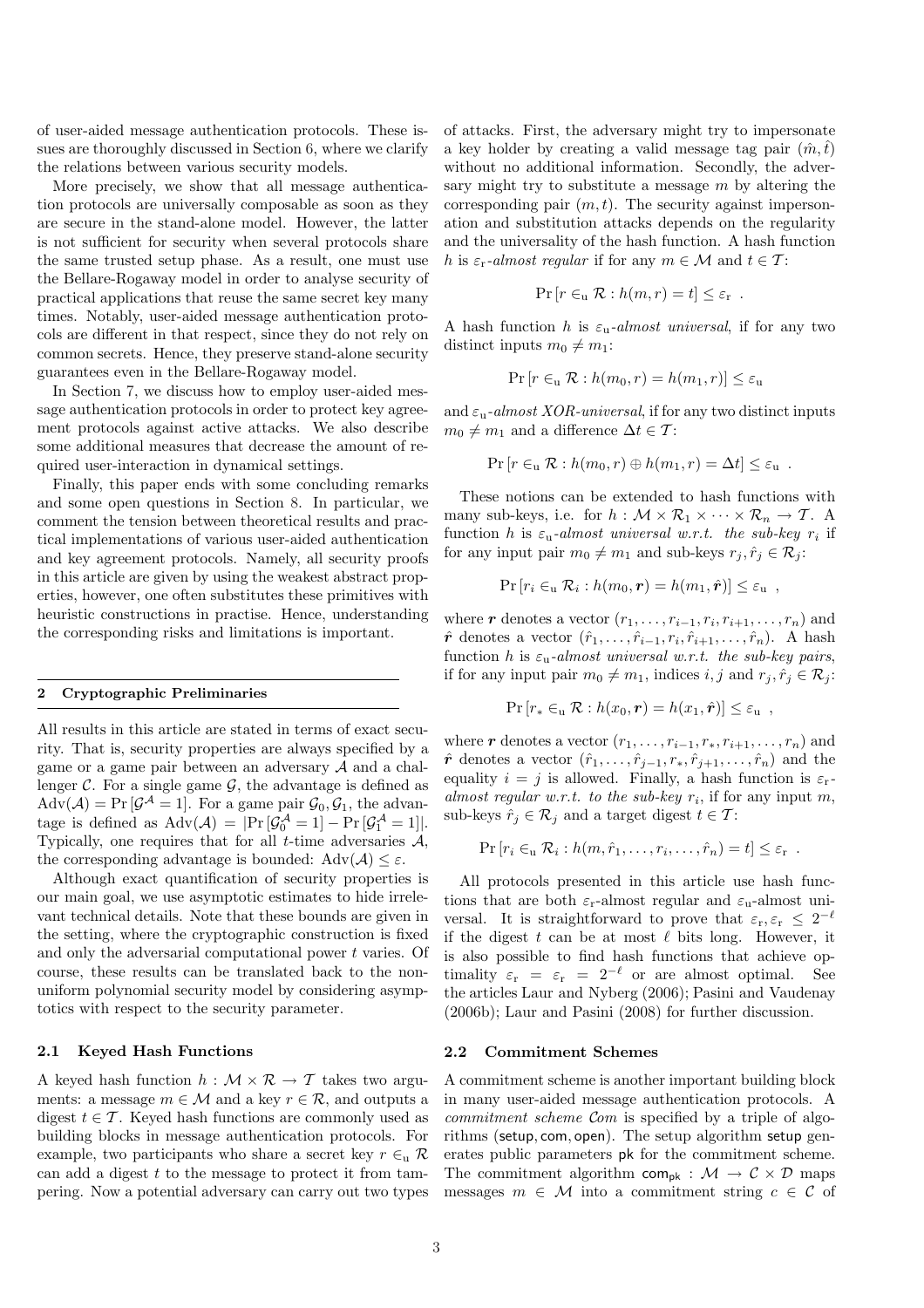fixed length and a decommitment value  $d \in \mathcal{D}$ . Usually the decommitment value is a pair  $d = (m, r)$  where  $r$  is the randomness used to compute  $c$ . A commitment scheme is functional if for all  $(c, d) \leftarrow \text{com}_{\text{pk}}(m)$  the equality open<sub>pk</sub> $(c, d) = m$  holds. Incorrect decommitment values should yield a special abort value  $\perp$ .

Three most commonly used cryptographic properties of commitment schemes are hiding, binding and nonmalleability. Non-malleability is the strongest property, since binding and hiding properties directly follow from non-malleability and not vice versa. Many notions of non-malleable commitments have been proposed in cryptographic literature Dolev et al. (1991); Crescenzo et al.  $(1998)$ : Fischlin and Fischlin  $(2000)$ : Damgård and Groth (2003); Laur and Nyberg (2006). All these definitions try to capture requirements that are necessary to defeat man-in-the-middle attacks. In this work, we adopt the modernised version of non-malleability w.r.t. opening. The corresponding definition Laur and Nyberg (2006) mimics the framework of non-malleable encryption Bellare and Sahai (1999) and leads to more natural security proofs compared to the simulation based definitions Crescenzo et al.  $(1998)$ ; Damgård and Groth  $(2003)$ .

Non-malleability and security against chosen ciphertext attacks (CCA) are known to be tightly coupled. In fact, these notions coincide if the adversary is allowed to make decryption queries throughout the entire attack Bellare et al. (1998) and thus usage of decryption oracles can simplify many proofs without significantly increasing the security requirements. Unfortunately, a similar technique is not applicable to commitment schemes as there can be several different valued decommitment values  $d_i$  for a single commitment c. Thus, one must use explicit definitions of hiding, binding and non-malleability properties in proofs.

A commitment scheme Com is  $(t, \varepsilon_h)$ -hiding if any t-time adversary  $A$  succeeds in the hiding game with probability at most  $\varepsilon_{h}$ , i.e.  $\text{Adv}_{Com}^{\text{hid}}(\mathcal{A}) \leq \varepsilon_{h}$  where

$$
\mathrm{Adv}_{\mathcal{C}\text{om}}^{\mathrm{hid}}(\mathcal{A}) = 2 \cdot \left| \Pr\left[\begin{matrix} \mathsf{pk} \leftarrow \mathsf{setup}, s \in_{\mathrm{u}} \{0, 1\}\,, \\ (x_0, x_1, \sigma) \leftarrow \mathcal{A}(\mathsf{pk}), \\ (c_s, d_s) \leftarrow \mathsf{com}_{\mathsf{pk}}(x_s): \\ \mathcal{A}(\sigma, c_s) = s \end{matrix}\right] - \frac{1}{2} \right] \right|.
$$

A commitment scheme Com is  $(t, \varepsilon_b)$ -binding if any ttime adversary  $A$  succeeds in the binding game with probability at most  $\varepsilon_{\rm b}$ , i.e.  $\text{Adv}_{Com}^{\text{bind}}(\mathcal{A}) \leq \varepsilon_{\rm b}$  where

$$
\mathrm{Adv}_{Com}^{\mathrm{bind}}(\mathcal{A}) = \Pr\left[\begin{array}{c} \mathsf{pk} \leftarrow \mathsf{setup}, (c, d_0, d_1) \leftarrow \mathcal{A}(\mathsf{pk}) : \\ \mathsf{open}_{\mathsf{pk}}(c, d_0) \neq \mathsf{open}_{\mathsf{pk}}(c, d_1), \\ \mathsf{open}_{\mathsf{pk}}(c, d_i) \neq \bot \text{ for } i \in \{0, 1\} \end{array}\right] \right].
$$

The non-malleability property is defined by complicated games, and thus we use an illustrative pictorial style to specify these games, see Figure 1. Intuitively, the goal is: given a valid commitment  $c$ , it is infeasible to generate related commitments  $\hat{c}_1, \ldots, \hat{c}_n$  that can be successfully opened after seeing a decommitment value d. More formally, the adversary A consists of two parts:  $A_1$  corresponds to the active part of the adversary that tries to create and afterwards open commitments related to c while  $\mathcal{A}_2$  captures a desired *target relation*. Note that  $\mathcal{A}_1$  is a stateful algorithm and can pass information from one stage to the other but no information can be passed from  $A_1$  to  $\mathcal{A}_2$  except  $\sigma$ . By convention, a game is ended with the output  $\bot$  if any operation leads to  $\bot$ .

Figure 1 should be read as follows. In the game  $\mathcal{G}_0^{\text{nm}}$ , a challenger  $\mathcal C$  first generates the public parameters pk. Given pk, the adversary outputs a message generator MGen. Next, the challenger selects  $x_0 \leftarrow M$ Gen and computes  $(c, d)$ . Given c, the adversary outputs some commitment values  $\hat{c}_i$  and an advice  $\sigma$  for  $\mathcal{A}_2$  and then, given d he generates some decommitment values  $\hat{d}_i$ . Finally, the challenger opens all commitments  $\hat{y}_i \leftarrow \mathsf{open}_{\mathsf{pk}}(\hat{c}_i, \hat{d}_i)$  and tests whether  $\mathcal{A}_1$  won or not by computing  $\mathcal{A}_2(\sigma, x_0, \hat{y}_1, \ldots, \hat{y}_n)$ . The condition  $\hat{c}_i \neq c$  eliminates trivial attacks. The game  $\mathcal{G}_1^{\text{nm}}$  is almost the same, except the challenger tests a relation  $A_2(\sigma, x_1, \hat{y}_1, \dots, \hat{y}_n)$  instead, where  $x_1 \leftarrow M$ Gen is chosen independently from the rest of the game. A commitment scheme is  $(t, \varepsilon_{nm})$ -non-malleable w.r.t. to opening if for any  $t$ -time adversary  $A$  the advantage

$$
\mathrm{Adv}_{\mathcal{C}\textit{om}}^{\textit{nm}}(\mathcal{A}) = \left|\Pr\left[\mathcal{G}_0^{\textit{nm}} = 1\right] - \Pr\left[\mathcal{G}_1^{\textit{nm}} = 1\right]\right| \leq \varepsilon_{nm} \enspace .
$$

Note that  $A_2$  can be any computable relation that is completely fixed after seeing c. For instance, we can define  $A_2(\sigma, x, y) = [x \cdot \dot{=} y]$ . Hence, it must be infeasible to construct a commitment  $\hat{c}$  that can be opened later to the same value as the challenge commitment c.

Non-malleable commitments schemes can be easily constructed based on simulation-sound trapdoor commitments from Mac-Kenzie and Yang MacKenzie and Yang (2004) as detailed by Vaudenay Vaudenay (2005). They can also be built using a CCA2 secure encryption scheme, or by using a hash function as detailed by Laur and Nyberg Laur and Nyberg (2006).

#### 2.3 Common Reference String Model

We emphasise that all security definitions for commitment schemes explicitly assume that system wide initial parameters pk are generated by a trusted third party. Such a setting is known as common reference string (CRS) model. Although this assumption is not essential, most of the communication and computation efficient commitment schemes are specified for the CRS model.

The CRS model is not so restrictive as it seems at first glance. All communication standards provide system wide public parameters such as specifications of hash functions or a bit length of public keys. Therefore, one should make a trade-off between computational efficiency and reusability and size of system-wide parameters pk. Moreover, there are theoretic constructions that allow generation of a common reference string in the standard model.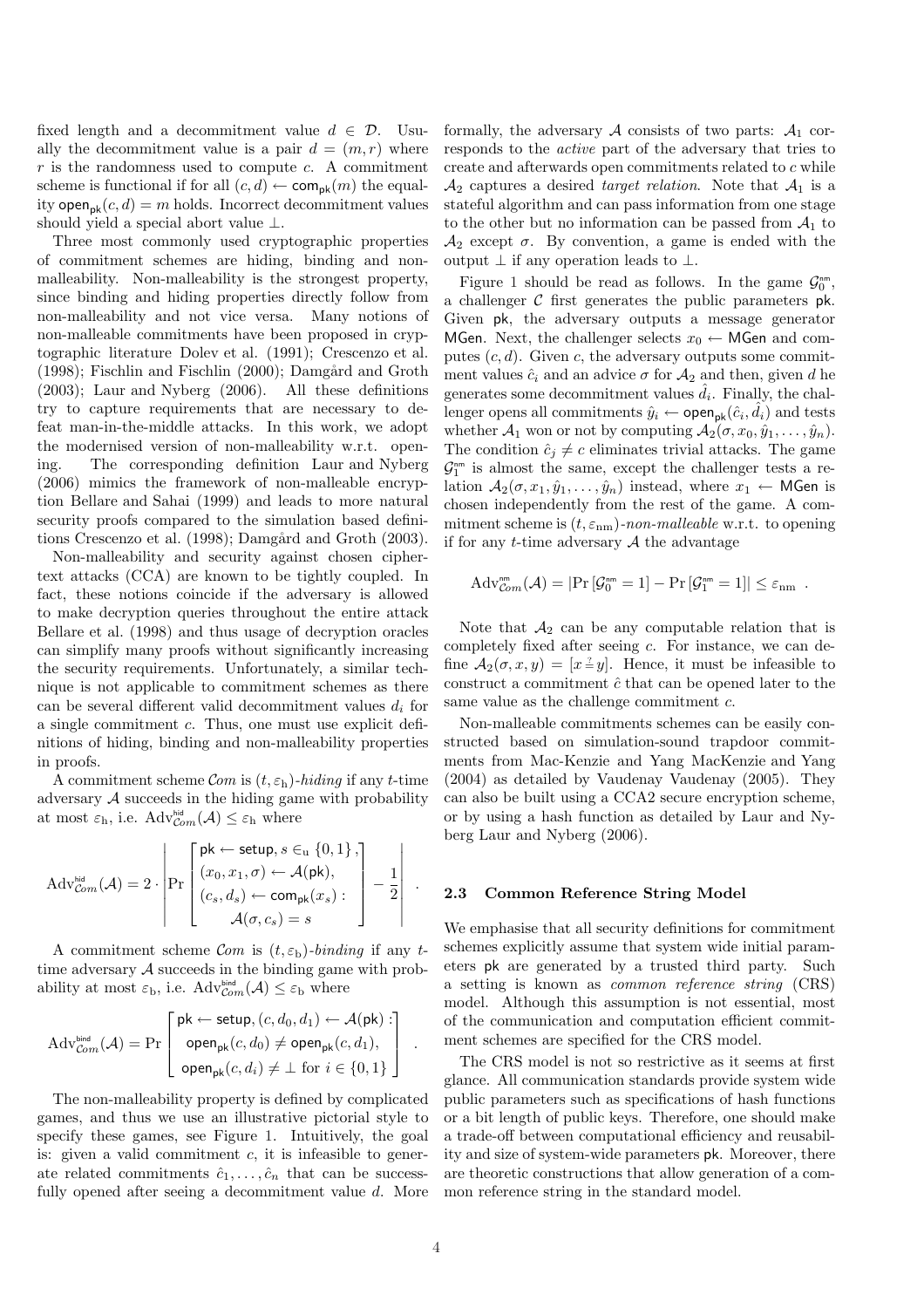

**Figure 1:** Non-malleability games  $\mathcal{G}_0^{\text{nm}}$  and  $\mathcal{G}_1^{\text{nm}}$ .

## 3 Message Authentication Protocols

Authentication protocols are used for two main purposes. We can either protect authenticity of communication between two or more participants or alternatively verify that a person or a device is who he, she or it claims to be. These security goals are somewhat orthogonal, since message authentication protocols only assure that messages are not tampered during the transmission. Although the latter also identifies the corresponding physical sender devices, it does not automatically guarantee validity of claimed legal identities. Hence, entity authentication is often done separately after all communication links are secured. In this article, we investigate only message authentication.

As usual, we assume that the actions of all participants including potential adversaries depend only on the received messages and their relative ordering. This assumption is often justified even if a practical instantiation of a protocol depends on explicit timings. In fact, it is straightforward to prove that security guarantees obtained in this simplified model are valid for all practical settings, where exact timings do not depend on the states of private variables.

# 3.1 Communication Model

It is often prohibitively expensive to establish necessary physical infrastructure that guarantees integrity of received messages. Authenticity concerns are particularly justified in case of wireless communication, since anybody with right equipment can eavesdrop, inject messages and cause communication failures. Thus, we have to assume that participants exchange messages over a communication network that is controlled by a malicious adversary. However, the latter does not exclude possibility of truly authentic message transmission, since participants may use alternative ways to communicate. For instance, in many small-range wireless networks a human operator can authentically transfer short messages from one device to another. If entities are further apart, we can transfer such messages over the phone provided that participants can recognise each other by voice and behaviour.

As usual, we consider a model where communication is asynchronous. Parties can use in-band and out-band communication channels. In-band communication is insecure and routed via an active adversary  $A$  who can drop, delay, modify and insert messages. Additionally, parties can send short authenticated strings (SAS) aka OOB messages. OOB communication is authentic: the adversary can only read and delay these OOB messages.

We emphasise that there are no true broadcast channels in our model. Although several wireless networks such as WLAN in ad hoc mode offer physical broadcast channels, there are no guarantees that the signal actually reaches all nodes. If we can guarantee this by physical means, then the authentication task becomes almost trivial. As different recipients can receive different broadcast messages, there is no difference between broadcasting and standard messaging except for efficiency. Similarly, broadcasting authenticated messages does not change the security analysis, although in practise, broadcasting can significantly reduce the necessary human interaction and make the protocol more user-friendly. For instance, a user entering the same PIN on each mobile device in a Bluetooth piconet is certainly a less demanding than using different PIN values. The same is true if we consider securing of VoIP-based conference calls: a participant giving the same value to all others has much less work than a participant giving a different value to each group member.

# 3.2 Idealised Implementation

Many message authentication protocols are designed to meet complex security objectives. Therefore, it is often advantageous to fix the desired idealised implementation  $\pi_{\circ}$  first and then define security of a protocol  $\pi$  through a specific game that directly quantifies how much the real execution diverges from the idealised implementation  $\pi_{\alpha}$ .

As there are many possible ideal implementations, various specifications and security requirements for message authentication protocols form a complex taxonomy. For example, there are two-party and group authentication protocols. Also, a message authentication protocol can assure integrity of a single message or protect a combined input that is assembled by many participants.

In the simplest case, the set of participants is known ahead and the protocol must assure only the authenticity of transferred messages. The latter is true for many practical applications such as securing conference calls over VoIP, forming Bluetooth piconets and including devices to other wireless networks. Alternatively, the group can be formed dynamically based on the participation such as configuration of complex sensor networks. Then the protocol must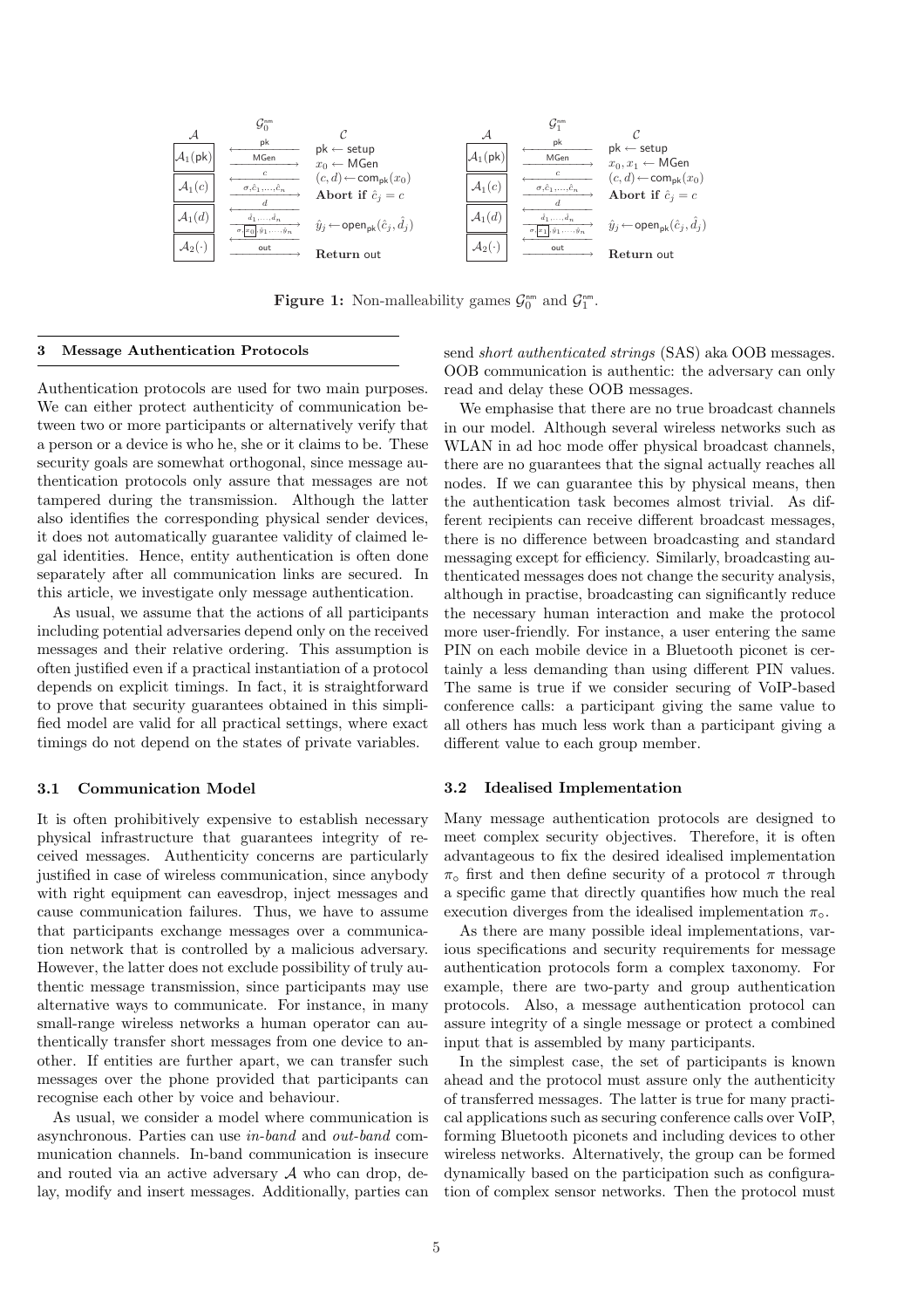additionally assure that honest participants also agree on the group description, i.e., received identities coincide.

All these security goals can be formalised by choosing an appropriate ideal world model, where a trusted third party T does all computations. More formally, assume that the trusted third party  $\mathcal T$  can securely exchange messages with parties  $\mathcal{P}_1, \ldots, \mathcal{P}_N$  and the ideal world adversary  $\mathcal{A}^\circ$ . Additionally, assume that a node label  $id \in \{1, ..., N\}$ uniquely determines the corresponding node  $\mathcal{P}_{id}$ , i.e., a node label id can be treated as an network address. Then the ideal implementation  $\pi_{\circ}$  can be formalised by specifying the behaviour of  $\mathcal{P}_1, \ldots, \mathcal{P}_N$  and  $\mathcal{T}$ .

For example, consider an ordinary message authentication protocol, where a party  $\mathcal{P}_{id_1}$  wants to send a message m to a party  $\mathcal{P}_{\text{id}_2}$  in an authenticated way. The corresponding idealised implementation  $\pi_{\alpha}$  (depicted in Figure 2) models all attacks that cannot be avoided. Obviously, we cannot guarantee that the message  $m$  reaches the destination in the real world, since the adversary can always drop all in-band messages. Secondly, the adversary can decide whether to corrupt the sender depending on the first in-band message which often reveals the input  $m$ . In other words, the adversarial corruption pattern can always depend on the message  $m$ . The ideal implementation of a two-party cross-authentication protocol, where parties want to exchange their inputs  $m_1$  and  $m_2$ , is defined analogously.

- 1. The party  $\mathcal{P}_{\mathsf{id}_1}$  sends the message  $m$  first to  $\mathcal{A}^\circ$  and then to  $\mathfrak{T}.$
- 2. The adversary  $A<sup>°</sup>$  can then either halt the execution or not:
	- If  $\mathcal{A}^{\circ}$  sends 0 to  $\mathcal{T}$  then  $\mathcal{P}_{\mathsf{id}_2}$  receives  $\perp$  from  $\mathcal{T}$ .
	- If  $\mathcal{A}^{\circ}$  sends 1 to  $\mathcal{T}$  then  $\mathcal{P}_{\mathsf{id}_2}$  receives m from  $\mathcal{T}$ .

Figure 2: The ideal unilateral authentication protocol.

As a second example, we present an idealised implementation for a group authentication protocol, where the set of participants is determined dynamically and the final outcome is combined from all inputs. More precisely, a *group message authentication* (GMA) protocol for a group<sup>1</sup>  $G = \{id_1, \ldots, id_n\}$  works as follows. Each participant  $\mathcal{P}_{\mathsf{id}}, \mathsf{id} \in \mathcal{G}$  starts with inputs  $m_{\mathsf{id}}$  and ends with outputs  $\mathcal{G}$  and  $m$ , where  $m = (m_{\mathsf{id}_1}, \ldots, m_{\mathsf{id}_n})$ . As a result, given  $\mathcal{G}$  and  $\boldsymbol{m}$  it is trivial to restore who participated in the protocol and what was the corresponding input.

Again, the corresponding idealised implementation (depicted in Figure 3) models all unavoidable attacks. In particular, note that a real world adversary can always control who joins the group by selectively blocking in-band messages. Also, note that we can obtain descriptions of different GMA protocols by modifying the ideal implementation. For example, if we drop the first step then we obtain a group authentication protocol without an initiator.

## 3.3 Stand-Alone Security

For clarity, we first consider security of message authentication protocols in the stand-alone model, where the adversary can attack only a single protocol instance. More precisely, we consider security against chosen inputs attacks in the common reference string model.

In the corresponding security game, the challenger first generates system wide public parameters  $pk \leftarrow$  setup and sends them to the adversary  $A$ . Then the adversary  $A$  can adaptively specify inputs for all parties  $\mathcal{P}_1, \ldots, \mathcal{P}_N$  who can join the authentication protocol  $\pi$ . More precisely, a party  $P_i$  remains inactive until the adversary  $A$  specifies its input  $m_i$ . If  $m_i = \perp$  then the party  $\mathcal{P}_i$  refuses to join the protocol  $\pi$ . Otherwise, the party  $\mathcal{P}_i$  joins the protocol  $\pi$  with the input  $m_i$ . The adversary  $\mathcal A$  can also adaptively corrupt protocol participants. At the end of the execution, the challenger collects all outputs  $\psi = (\psi_1, \dots, \psi_N, \psi_a)$ and determines whether A succeeded in deception or not.

For simple protocols, it is easy to define deception by listing all invalid end configurations. However, such an approach quickly becomes tedious and technical for complex protocols. Hence, we use a generic approach and state that the adversary  $A$  succeeds in deception if one cannot achieve the same end configuration for honest participants in the ideal world. Formally, let  $\mathcal{H} \subseteq \{1, \ldots, N\}$  be the set of non-corrupted participants and let  $(m_i)_{i \in \mathcal{H}}$  be the corresponding inputs. Then the adversary  $A$  fails in deception if one can choose inputs  $(\hat{m}_i)_{i \notin \mathcal{H}}$  for the corrupted participants such that the ideal world adversary  $\mathcal{A}^{\circ}$  can achieve the same end configuration  $(\psi_i)_{i \in \mathcal{H}}$  for the honest parties.

Definition 1. A message authentication protocol  $\pi$  is  $(t, \varepsilon)$ -secure in the stand-alone model if for any t-time real world adversary A the deception probability

 $\mathrm{Adv}_{\pi}^{\mathsf{forget}}(\mathcal{A}) = \Pr\left[\mathsf{pk} \leftarrow \mathsf{setup} : \mathcal{A} \text{ succeeds in deception}\right]$ 

is bounded by  $\mathrm{Adv}_{\pi}^{\text{forge}}(\mathcal{A}) \leq \varepsilon$ .

Let us now consider compatible real and ideal world adversaries that both specify the same inputs  $m_i$  and corrupt the same set of participants in the same order. To be punctual, we assume that the setup procedure is executed also in the ideal world<sup>2</sup> and the corresponding distributions of inputs and corrupted parties coincide for any value of public parameters pk. Let  $\psi = (\psi_i, \dots, \psi_n, \psi_a)$ and  $\psi^{\circ} = (\psi_1^{\circ}, \dots, \psi_n^{\circ}, \psi_a^{\circ})$  denote the corresponding output distributions. Then for any pair of compatible adversaries  $(\mathcal{A}, \mathcal{A}^{\circ})$  the statistical difference between the distributions  $\psi$  and  $\psi^{\circ}$  is at least  $\mathrm{Adv}_{\pi}^{\mathrm{foge}}(\mathcal{A})$ . However, it is also straightforward to prove that this bound is optimal when all inputs are extractable from the outputs of honest participants. Namely, there exists a canonical ideal world adversary  $A<sup>°</sup>$  with comparable running time such that the corresponding output distributions are  $\text{Adv}_{\pi}^{\text{forge}}(\mathcal{A})$ -close. Although we state the corresponding theorem only for group

<sup>&</sup>lt;sup>1</sup>We always assume that the group  $\mathcal G$  is ordered w.r.t. the sender identities  $\mathsf{id}_1 < \mathsf{id}_2 < \cdots < \mathsf{id}_n$ .

<sup>2</sup>Strictly speaking, such an assumption is unnecessary but it guarantees reusability of a common reference string.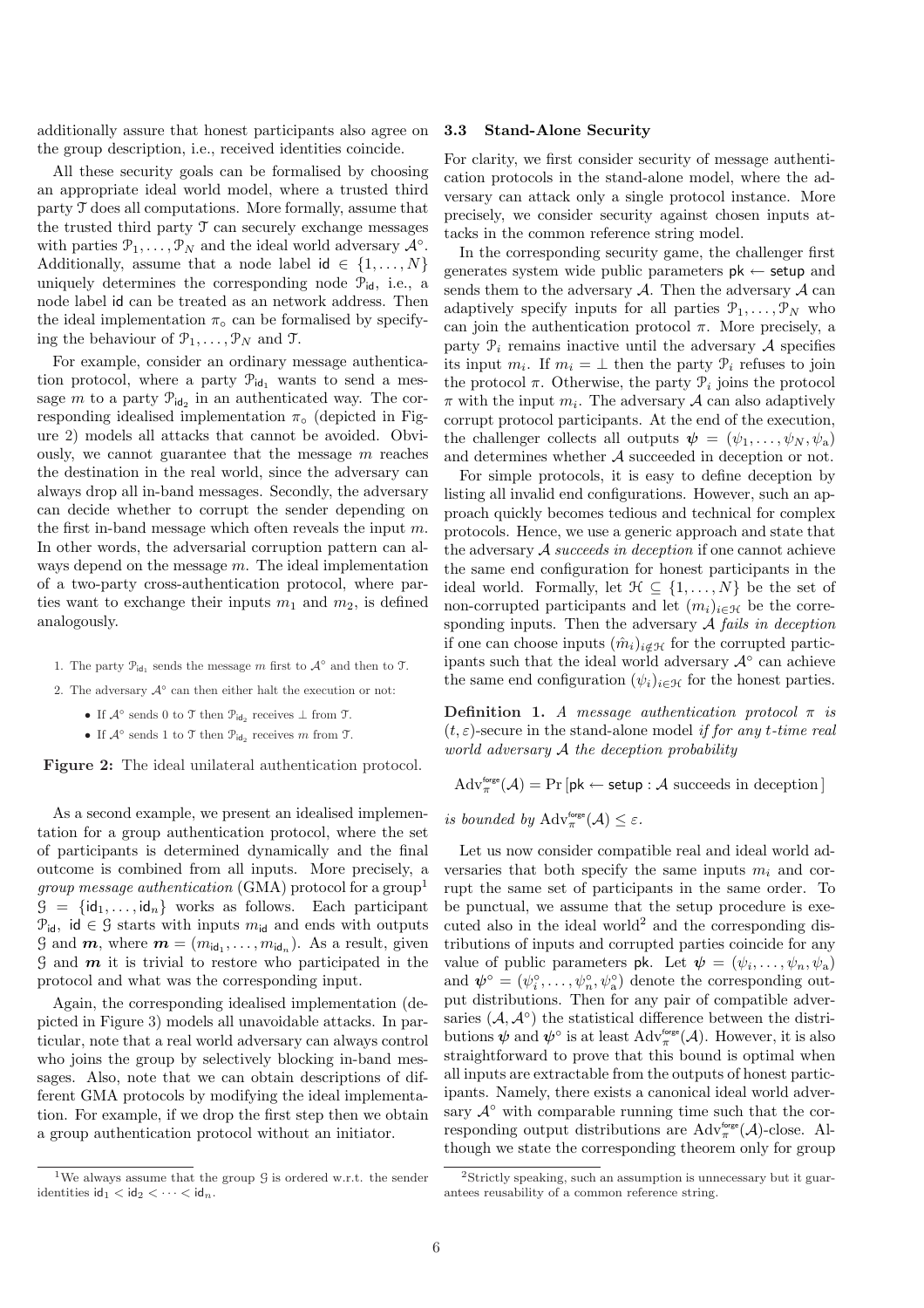- 1. An initiator node  $\mathcal{P}_{\mathsf{id}_*}$  sends  $(\mathsf{id}_*, m_{\mathsf{id}_*})$  first to  $\mathcal{A}^\circ$  and then to  $\mathcal{T}$ .
- 2. The adversary adaptively determines the set of participants G:
	- (a)  $\mathcal{A}^\circ$  sends an identity id to  $\mathcal{T}$  who sends an invitation message to  $\mathcal{P}_{\mathsf{id}}$ .
	- (b)  $\mathcal{P}_{\text{id}}$  can join the protocol by sending (id,  $m_{\text{id}}$ ) first to  $\mathcal{A}^{\circ}$  and then to T.
	- (c) Alternatively  $\mathcal{P}_{\text{id}}$  can send  $\perp$ . Then  $\mathcal{P}_{\text{id}}$  is not included to the group.
	- (d) Steps (a)–(c) are repeated until  $\mathcal{A}^{\circ}$  stops the group formation phase.
- 3. The adversary  $A<sup>°</sup>$  can now either halt the execution or not:
	- If  $\mathcal{A}^\circ$  sends 0 to  $\mathcal T$  then all group members receive  $\bot$  from  $\mathcal T$ .
	- If  $\mathcal{A}^{\circ}$  sends 1 to  $\mathcal{T}$  then all group members receive  $(\mathcal{G}, \mathbf{m})$  from  $\mathcal{T}$ .

Figure 3: Idealised implementation of a dynamic GMA protocol.



Figure 4: The canonical interface for the real world adversary.

authentication protocols, it holds for all message authentication protocols considered in this article.

Theorem 2. If a group message authentication protocol  $\pi$  is  $(t, \varepsilon)$ -secure in the stand-alone model, then for any t-time real world adversary  $A$  there exist a compatible  $t + \mathcal{O}(1)$ -time ideal world adversary  $\mathcal{A}^{\circ}$  such that the corresponding output distributions  $\psi$  and  $\psi^{\circ}$  are  $\varepsilon$ -close.

Proof. For the proof, we construct an universal interface  $I$  between the ideal world and the real world adversary  $A$ , depicted in Figure 4. The interface  $\mathcal I$  acts as a translation unit. It simulates real world execution to the adversary A and carries out the corresponding ideal world attack.

Note that the simulation of honest participants is straightforward, since honest participants forward their inputs  $m_i$  to the ideal world adversary  $\mathcal{A}^\circ$  and public parameters pk are fixed by the challenger. Hence, the interface  $\mathcal I$  can do all missing computations in behalf of honest parties. In particular, we can simulate the group formation, as the actions of the real world adversary uniquely determine when and which parties are included into the group. To service a corruption call, the interface just forwards the call to the ideal world and then adds all variables that are used in simulation to the released state.

At the end of simulation, the interface  $\mathcal I$  internally obtains all outputs of honest parties and the adversary A submits also the remaining outputs. As the simulation is perfect, the corresponding output vector  $\psi$  coincides with the outputs obtained in the real execution. Now the interface can extract missing inputs  $(\hat{m}_i)_{i \notin \mathcal{H}}$  from the outputs of honest parties and submit them to T as the inputs of corrupted participants. To be precise there are three possibilities. First, all honest parties can halt with  $\perp$ , then the interface  $\mathcal I$  must send 0 to  $\mathcal T$ . Secondly, all outputs of honest participants provide the same missing inputs  $(\hat{m}_i)_{i \notin \mathcal{H}}$ . Then the interface  $\mathcal I$  must send 1 to  $\mathcal T$ . Thirdly, the outputs of honest participants lead to different inputs  $(\hat{m}_i)_{i \notin \mathcal{H}}$ . Then the interface has failed. To conclude the ideal world attack, the interface forwards the outputs  $(\psi_i)_{i \notin \mathcal{H}}$  and  $\psi_a$  to the challenger.

Evidently, the failure probability must be less than  $\varepsilon$  or otherwise the protocol cannot be  $(t, \varepsilon)$ -secure. Therefore, the compound adversary  $\mathcal{I}\langle A \rangle$  consisting of  $\mathcal I$  and  $A$  has indeed the desired properties.  $\Box$ 

Note that stand-alone security model covers only the case where no other protocols are executed together with the protocol  $\pi$ . In particular, it is not clear whether a concurrent execution of several different protocol instances remains secure. We will return to this issue in Section 6 and show that such concurrent compositions remain secure if some natural assumptions are satisfied.

## 4 Two-Party Authentication Protocols

Message authentication protocols either use pre-shared information such as long-term secret keys or alternatively rely on limited authentic out-of-band communication. In the following, we give a systematised treatment of common user-aided data authentication protocols, where a user is allowed to transfer  $\ell$ -bits of information over authentic out-of-band channel. Such protocols are normally used to bootstrap other more complex authentication methods.

For instance, many practical communication protocols like SSH, PGP and GPG send public key over the inse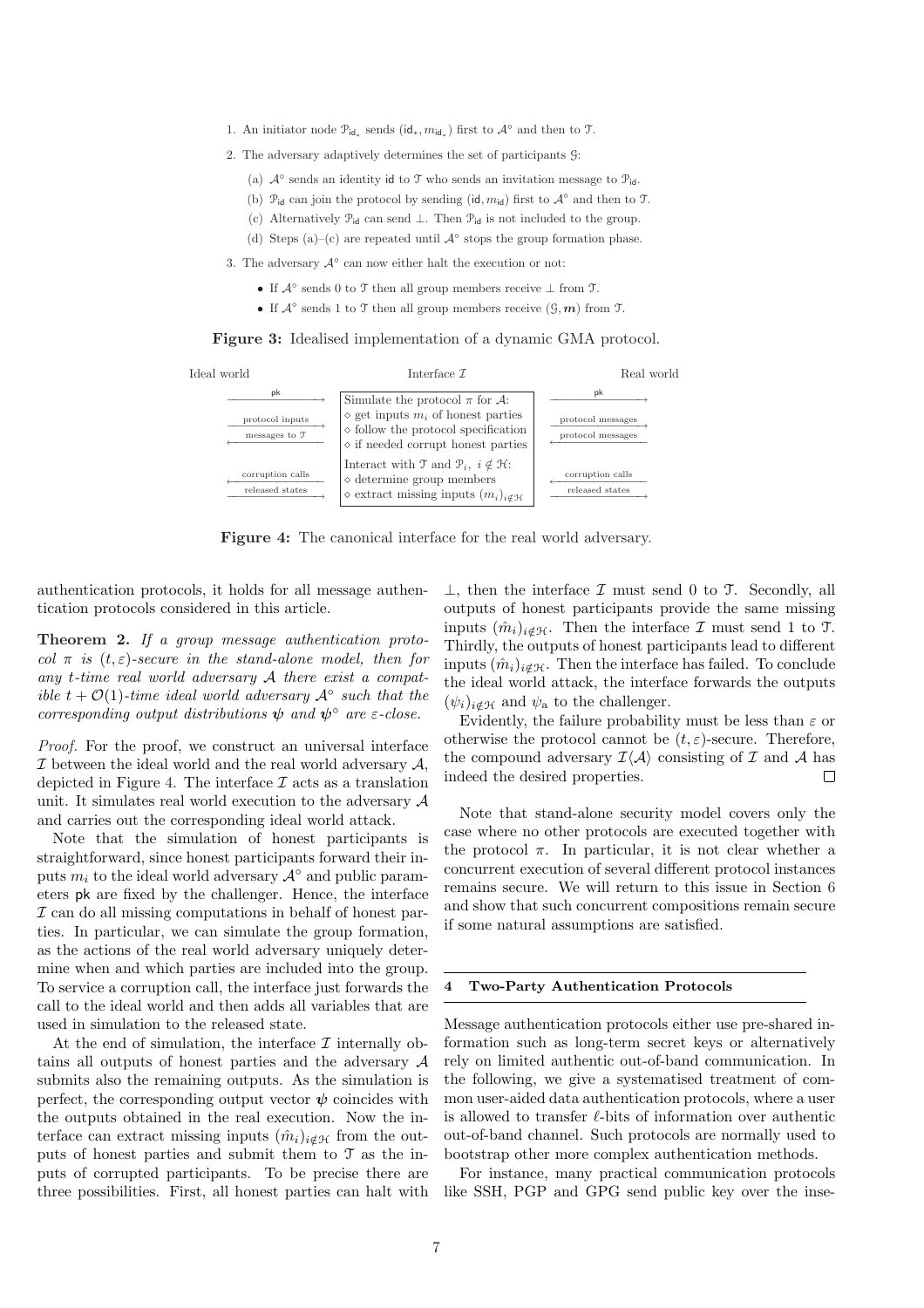cure channel and then validate their integrity with outof-band communication. In the most naive setting, the fingerprint of a transferred message is just its hash value. The corresponding protocol was first formalised by Balfanz et al Balfanz et al. (2002). The protocol has two main drawbacks. First, an adversary can always conduct offline attacks by seeking messages with coinciding fingerprints. Secondly, due to the birthday paradox one can find collisions in time  $\Theta(2^{\ell/2})$  and thus the fingerprint must be several hundred bits long. Hence, the solution is not userfriendly despite the trials to transform the tedious hexadecimal representation into a nice word-based representation.

The possibility of offline attacks can be defeated with message salting. As a result, fingerprints vary even for a fixed message and the corresponding generic collision attacks are guaranteed to run in time  $\Theta(2^{\ell})$ . Pasini and Vaudenay were the first to design such a protocol Pasini and Vaudenay (2006a). They proposed to send commitment decommitment pair  $(c, d) \leftarrow \text{com}_{\text{pk}}(m)$  instead of the message m and use the hash value  $h(c)$  as a fingerprint. Of course, using a commitment scheme as a mechanism for message salting is not the most optimal design choice. Therefore, several authors have proposed alternative methods that rely only on specific properties of cryptographic hash functions, see Mashatan and Stinson (2006); Reyhanitabar et al. (2007). Note that a commitment scheme can be built just using a hash function and so the protocol from Pasini and Vaudenay becomes also simple.

However, such non-interactive authentication protocols are still vulnerable against online computation attacks when the fingerprint is short enough. In many practical settings, users are not willing to transfer out-of-band messages that are more than 4-6 decimal digits long. Consequently, generic collision finding strategies with complexity  $\Theta(2^{\ell})$  become feasible. To overcome this shortcoming, Gehrmann, Mitchell, and Nyberg proposed three protocols known as the MANA family Gehrmann et al. (2004). Although the MANA I and MANA II protocols are known to be secure against unbounded adversaries, the corresponding deception probability is sub-optimal. Namely, if a user is willing to transfer  $\ell$ -bit out-of-band messages, then there are still attacks with success probability at least  $2^{-\ell/2}$ .

Vaudenay noticed this drawback and proposed a protocol Vaudenay (2005) that achieves the optimal deception bound  $2^{-\ell}$ . This article was soon followed by slew of works Pasini and Vaudenay (2006b); Laur and Nyberg (2006); Laur and Pasini (2008) that described asymptotically optimal protocols for many other settings. In a certain sense, all these solutions are just enhancements of the MANA I and the MANA II protocols. The corresponding generic technique that substitutes a private pre-shared secret with a public out-of-band message is depicted in Figure 5.

The protocol uses a (universal) hash function to protect the integrity of the message  $m$ . Due to the protocol structure, the adversary must deliver a possibly altered message  $\hat{m}$  and a digest  $\hat{t}$  before the key r is released. Hence,



Figure 5: The simplified MANA II Protocol.

the setting is equivalent to the classical attack scenario, where parties  $\mathcal{P}_1$  and  $\mathcal{P}_2$  pre-share the secret key r. Consequently, standard lower bounds on deception probabilities derived by Simmons are still adequate, see Simmons (1984); Maurer (2000). Namely, the hash function must satisfy contradictory security requirements in order to preserve security against substitution or impersonation attacks. As a result, the deception probability is guaranteed to be at least  $2^{-\ell/2}$ . Secondly, the protocol contains an extra out-of-band message that prevents too early key release.

The SAS protocol proposed by Vaudenay is free of these limitations although its structure is very similar to the simplified MANA II protocol, see Figure 6. Indeed, note that the committed pair  $(m, r_1)$  corresponds to the simplest message authentication code that achieves optimal security against impersonation attacks but is completely insecure against substitution attacks. However, the commitment creates an extra bond between m and  $r_1$  that makes simple substitution attacks infeasible. The second in-band message has the same function as the notification message in the simplified MANA II protocol.

Indeed, note that the corresponding key  $r_1$  is transferred over the out-of-band channel in an encrypted form  $r_1 \oplus \hat{r}_2$ . Hence, the adversary cannot predict the decrypted value oob ⊕  $r_2$  before getting the secret key  $r_2$ . Consequently, the adversary can either learn  $(m, r_1)$  and carry out an impersonation attack or alternatively try to alter the commitment. The latter is destined to fail when the commitment is assumed to be non-malleable. For the completeness, we give also the formal proof, since the original article Vaudenay (2005) required more exotic properties from the commitment scheme, see Appendix A.



Figure 6: The Vaudenay SAS Protocol.

**Theorem 3.** For any t there exists  $\tau = t + \mathcal{O}(1)$  such that if the commitment scheme is  $(2\tau, \varepsilon_b)$ -binding and  $(\tau, \varepsilon_{nm})$ non-malleable, then the SAS protocol with  $\ell$ -bit oob is  $(t, 2^{-\ell} + \varepsilon_{\rm b} + \sqrt{\varepsilon_{\rm b}} + \varepsilon_{\rm nm})$ -secure in the stand-alone model.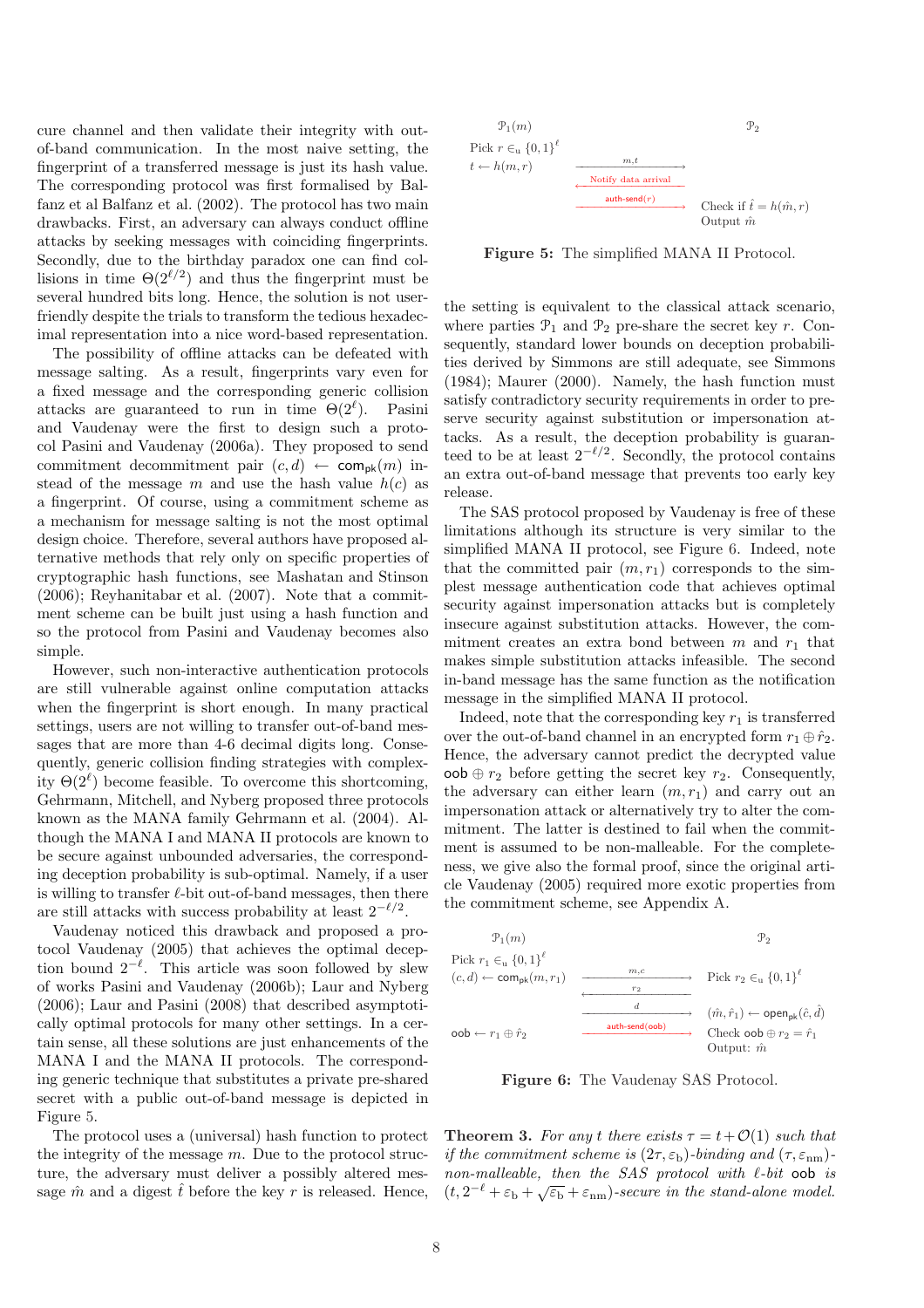As a final detail, note that the commitment scheme is only used to bind the message together with the digest. Therefore, one can use more efficient tag-based commitments that do not hide the value of  $m$  but still bind the pair  $m$  and  $r_1$  together. In particular, signature schemes can be used as tag-based commitments Vaudenay (2005).

The SAS protocol provides only unilateral message authentication and thus can be used to secure the transfer of public keys. However, common key agreement protocols such as the Diffie-Hellman protocol consist of many moves. Now if one uses the SAS protocol for each message, the cumulative security drop is significant as the deception probability is non-negligible. Also, the amount of user interaction increases significantly. Alternatively, we could use the SAS protocol to authenticate the entire transcript of the key agreement protocol. However, the latter leads to the generic cross-authentication technique described below.

Indeed, any unilateral message authentication protocol can be turned into a cross-authentication protocol with a cost of an extra move. Namely, the recipient  $\mathcal{P}_2$  must send its input  $m_2$  to  $\mathcal{P}_1$ . Now if  $\mathcal{P}_1$  authentically transfers  $(m_1, \hat{m}_2)$  to  $\mathcal{P}_2$ , then  $\mathcal{P}_2$  can additionally verify that  $m_2$ has been correctly transferred, i.e.,  $\hat{m}_2 = m_2$ . Thus, a successful completion of the authentication protocol assures that both parties have coinciding outputs  $(m_1, m_2)$ .

Hence, it makes sense to design cross-authentication protocols that make at most three moves over the insecure channel. Two such protocols were almost simultaneously proposed by Pasini and Vaudenay Pasini and Vaudenay (2006b) and by Laur and Nyberg Laur and Nyberg (2006). These protocols send a message digest  $h(m, r)$  over the out-of-band channel instead of the hash key  $r$ . Since the hash key can be arbitrarily long, one can bypass Simmons's bounds and achieve the optimal deception probability. Nevertheless, we still have to guarantee that the adversary has no access to the key  $r$  before both parties have acquired the common output. Such structural restrictions are enforced by clever use of commitments. The corresponding methodology is particularly apparent in the optimised SAS protocol proposed by Pasini and Vaudenay Pasini and Vaudenay (2006b) as depicted in Figure 7.

 $\mathcal{P}_1(m_1)$   $\mathcal{P}_2(m_2)$ Pick  $r_1 \in_u \{0,1\}^s$  $(c, d) \leftarrow \text{com}_{\text{pk}}(m_1, r_1)$  $\longrightarrow$  Pick  $r_2 \in {\mathbb{Q}} \{0,1\}^{\ell}$  $\frac{m_2,r_2}{d}$  $(\hat{m}_1, \hat{r}_1) \leftarrow \mathsf{open}_{\mathsf{pk}}(\hat{c}, \hat{d})$  $\textsf{oob}_1 \leftarrow h(\hat{m}_2, r_1) \oplus \hat{r}_2$  $\mathsf{auth\text{-}compare}(\mathsf{oob}_1)$  $\mathsf{oob}_2 \leftarrow h(m_2, \hat{r}_1) \oplus r_2$ Output  $(m_1, \hat{m}_2)$  Output  $(\hat{m}_1, m_2)$ 

Figure 7: The Optimised SAS-MCA Protocol.

For a moment, assume that  $m_1$  is fixed, i.e., we have an unilateral message authentication protocol for  $m_2$ . Then the usage of one-time pad  $h(\hat{m}_2, r_1) \oplus \hat{r}_2$  assures that the adversary cannot succeed unless he transfers the commitment  $\hat{c}$  before the decommitment  $d$  is released. But if the adversary just forwards c, then we arrive at the standard XOR-universality game, where the adversary must find  $m_2 \neq \hat{m}_2$  such that  $h(m_1, r_1) \oplus h(\hat{m}_2, r_1) = r_2 \oplus \hat{r}_2$  for an unknown key  $r_1 \in_{\mathrm{u}} \{0,1\}^s$ . Alternatively, the adversary can try to alter the non-malleable commitment but this is guaranteed to fail. For the same reason, the message  $m_1$  is also guaranteed to reach  $\mathcal{P}_2$  without modifications. As a result, we can easily establish the following security guarantee, see Appendix B for the proof.

**Theorem 4.** Assume that the hash function h is  $\varepsilon_r$ -almost regular and  $\varepsilon_{\rm u}$ -almost XOR-universal. Then for any t there exists  $\tau = t + \mathcal{O}(1)$  such that if the commitment scheme is  $(\tau, \varepsilon_h)$ -hiding,  $(2\tau, \varepsilon_h)$ -binding and  $(\tau, \varepsilon_{hm})$ -non-malleable, then the optimised SAS-MCA protocol with  $\ell$ -bit oob is then the optimised SAS-MCA protocol with  $t$ -one can be  $(t, \max{\{\varepsilon_{\rm r}, \varepsilon_{\rm u}\}} + \varepsilon_{\rm h} + \varepsilon_{\rm b} + \sqrt{\varepsilon_{\rm b}} + \varepsilon_{\rm nm})$ -secure in the standalone model.



Figure 8: The MANA IV protocol.

The MANA IV protocol proposed by Laur and Nyberg Laur and Nyberg (2006) also uses commitments to temporarily hide hash keys. But differently from the SAS protocol family, the message pair  $(m_1, m_2)$  is directly authenticated with the hash function. Again, the protocol structure guarantees that the adversary cannot succeed if messages are transferred abnormally, i.e.,  $\hat{m}_2, \hat{r}_2$  arrive before  $\hat{m}_1$ ,  $\hat{c}$  or d is received before  $\hat{m}_2$ ,  $\hat{r}_2$ . Now for the normal runs, the adversary has to fix messages  $\hat{m}_1, \hat{m}_2$  before both sub-keys  $r_1$  and  $r_2$  become public. As a result, information theoretical properties of the hash function are sufficient to guarantee authenticity. See the article Laur and Nyberg (2006) for the formal proof.

**Theorem 5.** Assume that the hash function h is  $\varepsilon_r$ -almost regular w.r.t. sub-keys and  $\varepsilon_{\rm u}$ -almost universal w.r.t. the sub-key  $r_1$ . Then for any t there exists  $\tau = t + \mathcal{O}(1)$  such that if the commitment scheme is  $(\tau, \varepsilon_h)$ -hiding,  $(2\tau, \varepsilon_b)$ binding and  $(\tau, \varepsilon_{nm})$ -non-malleable, then the MANA IV protocol with  $\ell$ -bit oob is  $(t, \max\{\varepsilon_{\rm r}, \varepsilon_{\rm u}\} + 2\varepsilon_{\rm h} + \varepsilon_{\rm b}+\sqrt{\varepsilon_{\rm b}} + \varepsilon_{\rm b}$  $\varepsilon_{nm}$ )-secure in the stand-alone model.

Finally, observe that protocols with an optimal deception bound utilise similar techniques. First, all of them use one-time pad encryption to assure that the adversary preserves the temporal order between protocol messages. Secondly, the commitment scheme is used as an additional measure against substitution attacks. Thirdly, it seems that there are no other designs patterns that could overcome the shortcomings of the MANA II protocol.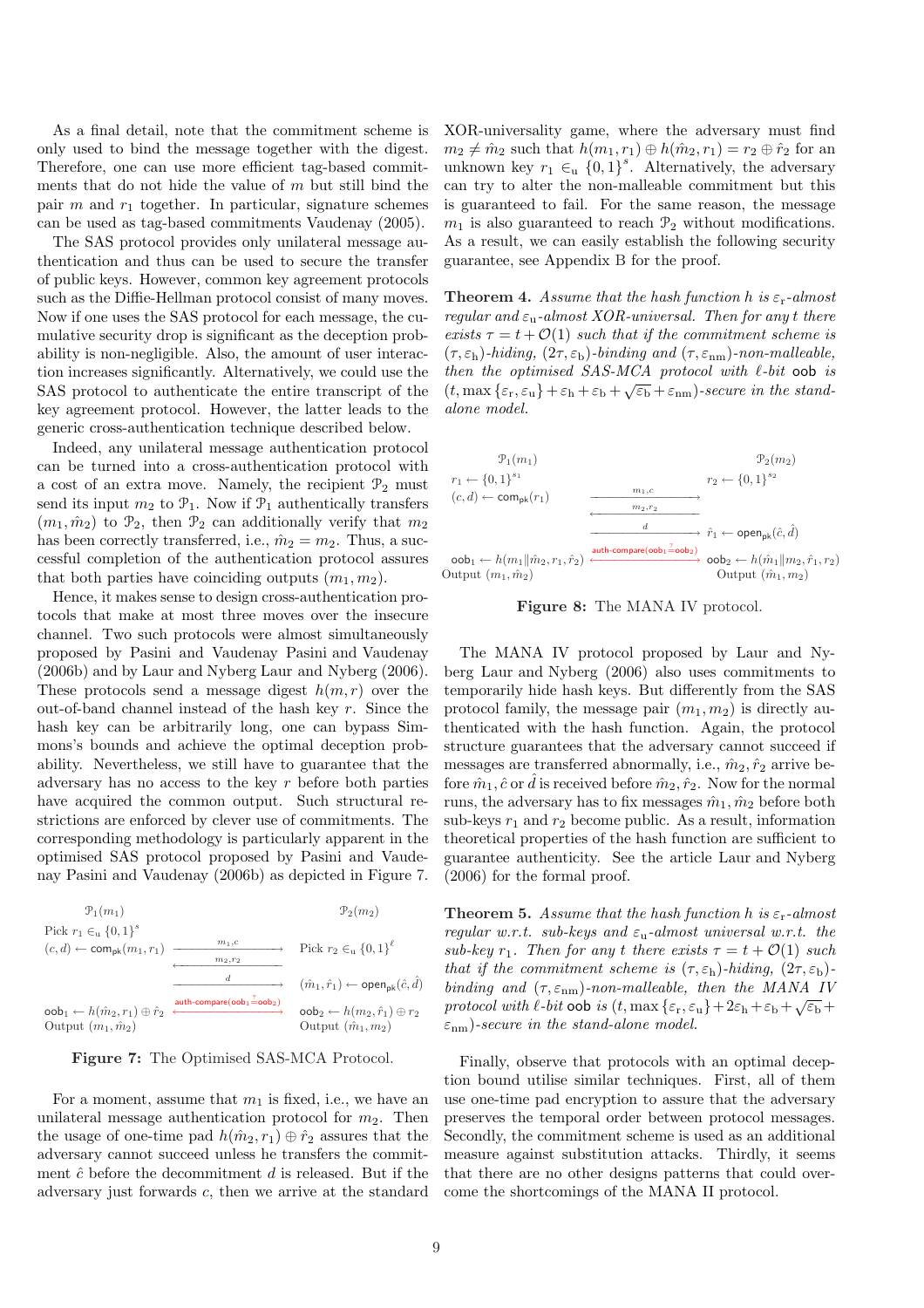#### 5 Group Authentication Protocols

The methodology presented in the previous section can be naturally extended to group settings. However, there are some important differences. First, it is much more difficult to assure proper temporal order for send and receive events, since there are more events to be synchronised. Secondly, the set of participants might be determined dynamically during the protocol execution based on participation. Hence, we must also authenticate the group description.

Note that an authenticated broadcast primitive is sufficient for group message authentication. Namely, participants  $\mathcal{P}_i$  can first send all messages  $m_i$  to a leader  $\mathcal{P}_{id_*}$  who then uses the authentic broadcast primitive to transfer the gathered input  $m_* = (m_i)_{i \in \mathcal{G}}$  and the group description  $\mathcal{G}$ to all participants. Next, all participants  $\mathcal{P}_i$ ,  $i \in \mathcal{G}$  verify that received message  $\hat{m}_{*}$  is consistent with their input  $m_i$ . The protocol is halted if a complaint is raised over the out-of-band channels. The authenticated broadcast primitive itself can be achieved running several unilateral authentication protocols in parallel. However, the latter automatically increases the number of different out-of-band messages. Alternatively, we can design specific protocols, where the same out-of-band message is transferred to all group members. Although this does not formally decrease the amount of out-of-band communication, it makes the protocol more user friendly. The first such broadcast protocol was sketched in Valkonen et al. (2006). The corresponding Group-MANA protocol is a simple extension of the MANA IV protocol. However, we do not discuss it here for two reasons. First, the SAS-GMA protocol (depicted in Figure 9) is more round efficient. Second, the corresponding security proof is rather technical and gives no additional insight.

The SAS-GMA protocol was designed by Laur and Pasini to achieve group message authentication directly, see Laur and Pasini (2008). As the SAS-GMA protocol is symmetric, Figure 9 only specifies the behaviour of a single party  $\mathcal{P}_i$  who wants to participate in the protocol. Here  $\hat{G}_i$  denotes the group of participants who joined  $\mathcal{P}_i$  during the first round before the timeout. Of course, if the group  $\hat{G}_i$  is known beforehand then  $\mathcal{P}_i$  can wait until all other group members have sent their first messages. For clarity, variables  $\hat{m}_{ji}, \hat{c}_{ji}, \hat{d}_{ji}$  denote the values from  $\mathcal{P}_j$  that are received by  $\mathcal{P}_i$ . The output vector  $\hat{\mathbf{m}}_i = (\hat{m}_{ji})$  and the sub-key vector  $\hat{r}_i = (\hat{r}_{ji})$  are ordered w.r.t. sender identities. To be exact,  $\hat{m}_{ii} = m_i$ ,  $\hat{r}_{ii} = r_i$  and j ranges over  $\hat{S}_i$ . Also note that  $(i, r_i)$  and  $(\hat{S}_i, \hat{m}_i)$  are shorthands for binary strings that uniquely encode the corresponding elements.

Finally, we assume that a participant  $P_i$  halts if there is any hint of an attack: (a) some group member halts; (b) there are duplicates  $(j, \hat{m}_{ji}, \hat{c}_{ji}) \neq (j, \hat{m}'_{ji}, \hat{c}'_{ji})$ ; (c) a sub-key is in invalid form  $(j, \star) \neq \mathsf{open}_{\mathsf{pk}}(\hat{c}_{ji}, \hat{d}_{ji});$  (d) some out-of-band messages do not match:  $\cosh i \neq \cosh i$ .

The SAS-GMA protocol does not directly force proper order of send and receive events, since the latter is extremely difficult to achieve in the group setting. Instead, the protocol uses a commitment scheme to temporarily hide many sub-keys  $r_i$  of the hash function. As a result, the adversary must deliver the data  $\hat{\mathbf{m}}_i$  to the node  $\mathcal{P}_i$ before the sub-key  $r_i$  is released. Now if the hash function is both almost universal and almost regular w.r.t. all sub-keys, then all impersonation and substitution attacks are guaranteed to fail unless the adversary alters commitments. On the other hand, non-malleability of a commitment scheme together with almost regularity defeats all attacks that use altered commitments. The corresponding formal proof is given in the article Laur and Pasini (2008).

**Theorem 6.** Let n be the maximal size of the group  $\mathcal{G}$ . Assume that the hash function h is  $\varepsilon_{\rm u}$ -almost universal w.r.t. all sub-key pairs and  $\varepsilon_r$ -almost regular w.r.t. all subkeys. Then for any t there exists  $\tau = t + \mathcal{O}(1)$  such that if the commitment scheme is  $(\tau, \varepsilon_b)$ -binding and  $(\tau, \varepsilon_{nm})$ non-malleable, then the SAS-GMA protocol with  $\ell$ -bit oob is  $(t, \max{\varepsilon_{u}, \varepsilon_{r}} + \varepsilon_{b} + n \cdot \varepsilon_{nm})$ -secure in the stand-alone model.

# 6 Security in Complex Settings

The stand-alone security model is adequate only if a protocol is executed in isolation. This assumption is rarely fulfilled in practise, as protocols are often executed concurrently to complete more elaborate tasks. In such settings, stand-alone security guarantees are commonly insufficient, as the adversary can utilise external information that leaks from the other protocols. For example, the adversary may repeat or swap messages when several instances of the same protocol are executed at the same time. Bellare and Rogaway were the first to define a formal attack model Bellare and Rogaway (1993, 1995) that considers attacks against several instances of the same authentication protocol. However, the Bellare-Rogaway model does not cover the cases when the authentication protocol is executed together with other kind of protocols. In the following, we prove that all stand-alone secure authentication protocols are universally composable. In other words, an authentication protocol  $\pi$  always preserves security in a computational context  $\rho\langle \cdot \rangle$  that uses the protocol  $\pi$  in a black-box way, i.e., the context  $\rho(\cdot)$  provides only the inputs and uses only the outputs of the authentication protocol  $\pi$ .

We emphasise that universal composability does not automatically guarantee security in the Bellare-Rogaway model. The main cause follows from the fact that all classical authentication protocols rely on a trusted setup procedure  $\pi_{st}$  that generates long-term secrets. As a result, the universal composability guarantees security only if all protocol instances use independently generated longterm secrets. The Bellare-Rogaway model considers a setting where all protocol instances share the same long-term secrets and thus universal composability might be insufficient. Obviously, these security notions coincide if we can guarantee security in the stand-alone model a with-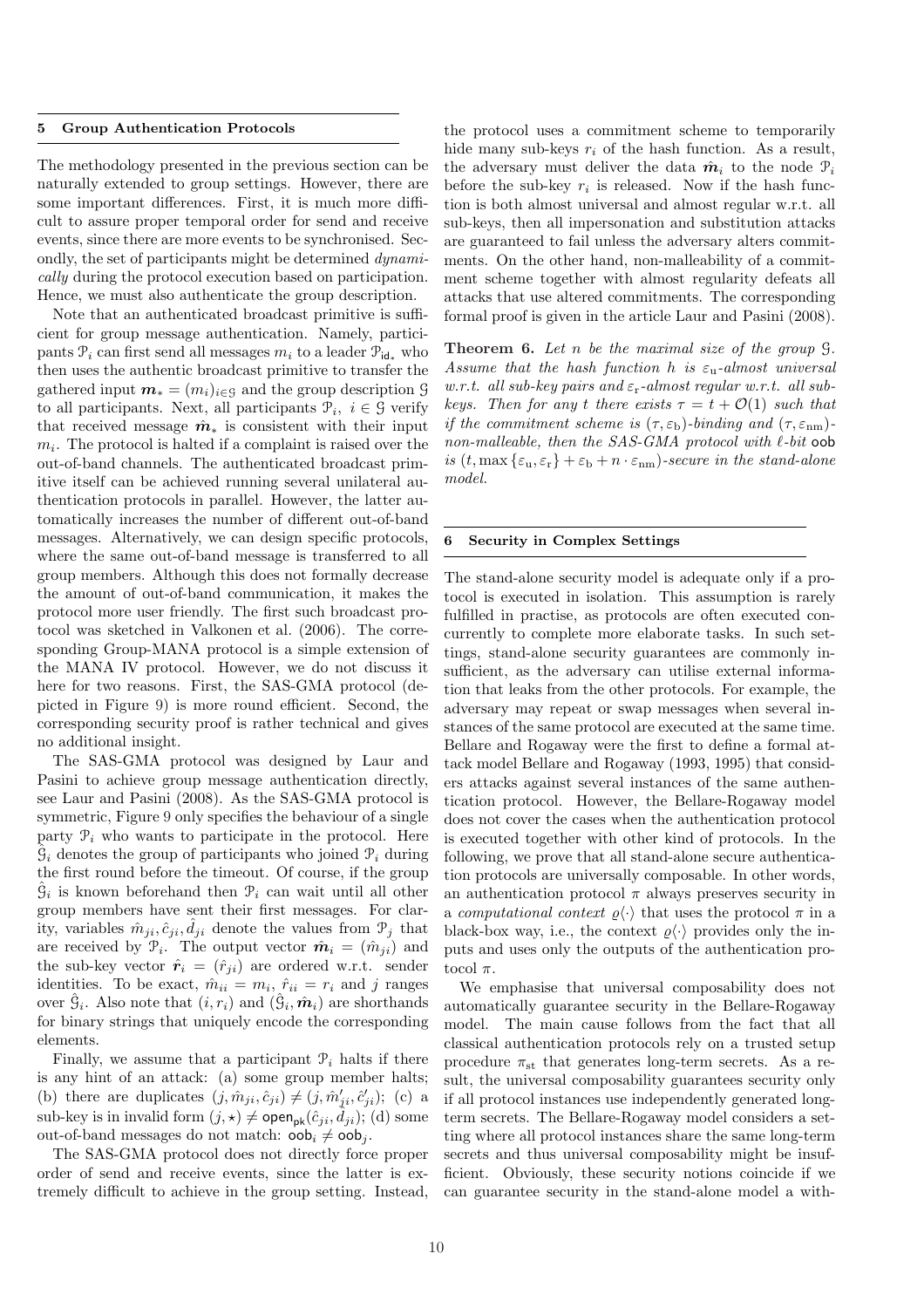

Figure 9: The SAS-GMA Protocol

out trusted setup. The latter makes user-aided message authentication protocols special, since they are universally composable and secure in the Bellare-Rogaway model at the same time.

# 6.1 Universal composability

As emphasised above, protocols are seldomly executed in isolation. Indeed, a protocol  $\pi$  is often only a small part of the entire computational procedure also known as computational context. Now if a context  $\rho\langle \cdot \rangle$  has only black-box access to the protocol, we can freely use different protocols as long as they implement the same functionality. In particular, we can compare the behaviour of the real and ideal implementations  $\pi$  and  $\pi_{\circ}$ . To be precise, we must compare the corresponding compound protocols  $\rho \langle \pi \rangle$  and  $\rho \langle \pi_{\circ} \rangle$ .

**Definition 7.** Let  $\phi = (\phi_1, \ldots, \phi_m, \phi_a)$  denote the inputs of the participants  $\mathcal{P}_1, \ldots, \mathcal{P}_m$  and the adversary A at the beginning of the context  $\varrho\langle\cdot\rangle$ . Similarly, let the vectors  $\psi = (\psi_1, \dots, \psi_m, \psi_a)$  and  $\psi^\circ = (\psi_1^\circ, \dots, \psi_m^\circ, \psi_a^\circ)$  denote the outputs of the compound protocols  $\varrho \langle \pi \rangle$  and  $\varrho \langle \pi_{\circ} \rangle$ . Then a protocol  $\pi$  is  $(t_{\text{re}}, t_{\text{id}}, t_{\rho}, \varepsilon)$ -universally composable if for any input distribution  $\phi \leftarrow \mathfrak{D}$ , for any  $t_o$ -time computational context  $\rho \langle \cdot \rangle$  and for any  $t_{\text{re}}$ -time adversary A against the protocol  $\rho(\pi)$ , there exists a t<sub>id</sub>-time adversary  $A<sup>°</sup>$  against  $\rho\langle\pi_{\circ}\rangle$  such that the statistical difference between the output distributions of  $\psi$  and  $\psi^{\circ}$  is at most  $\varepsilon$ .

Definition 7 remains ambiguous unless we completely specify the execution and communication model. In the following, we consider the classical setting, where the adversary has full control over the protocols scheduling and message delivery. Namely, the execution of a protocol is divided into fine-grained micro-rounds. All parties are initially inactive except the adversary. The adversary can activate other participants so that only one of them is active in each micro-round. During a micro-round, the active participant can either read one incoming message or compose a single outgoing message. After that the party is suspended and the control goes back to the adversary who can choose next party for activation. All in-band messages are routed through the adversary who can delay, read, delete and insert messages. The out-of-band communication is authentic but the adversary can still read, delay and reorder messages. The execution ends when all participants have halted. See the manuscript Canetti (2000) for detailed discussion and for further references.

Finally, we remark that the approach outlined above corresponds to the most intuitive formalisation Lindell (2003) of universal composability but there are several more popular alternatives such as the treatments Canetti (2001); Pfitzmann and Waidner (2001).

#### 6.2 Protocols with shared setup

Many protocols rely on pre-shared information like longterm secret keys or certificate chains. Such protocols can be divided into two phases. In the first phase, a trusted dealer creates and securely distributes the necessary preshared data. The second phase corresponds to the actual execution of the protocol. Hence, the protocol  $\pi$  itself is a pair of sub-protocols  $(\pi_{st}, \pi_{ne})$  where  $\pi_{st}$  corresponds to the trusted setup and  $\pi_{\text{ne}}$  corresponds to the actual execution. Normally, we want to reuse pre-shared data and thus different protocols must share the same setup phase  $\pi_{st}$ . As a result, messages from different protocols become correlated and this creates new attack opportunities. The security model proposed by Bellare and Rogaway formalises the corresponding threats for authentication protocols, see the articles Bellare and Rogaway (1993, 1995).

Differently from the stand-alone model, the adversary A can simultaneously attack many protocol instances  $\pi_{ne}^{(1)}, \ldots, \pi_{ne}^{(q)}$  that share the same setup phase  $\pi_{st}$ . More formally, the adversary  $A$  can adaptively launch new protocol instances  $\pi_{ne}^{(i)}$  by specifying the set of participants  $\mathcal{G}^{(i)}$  and the corresponding inputs  $\boldsymbol{m}^{(i)}$ . The adversary A succeeds in deception if at least one protocol instance ends with successful deception.

Definition 8. A message authentication protocol  $\pi$  is  $(t, q, \varepsilon)$ -strongly self-composable if any t-time adversary A that can launch up to q protocol instances  $\pi^{(i)}$  with  $i \in \{1, \ldots, q\}$  succeeds in deception with probability less than  $\varepsilon$ .

Note that a shared setup phase may weaken protocol instances even if we reuse only public parameters. Hence, we must prove that security in the common reference string model guarantees security in the Bellare-Rogaway model.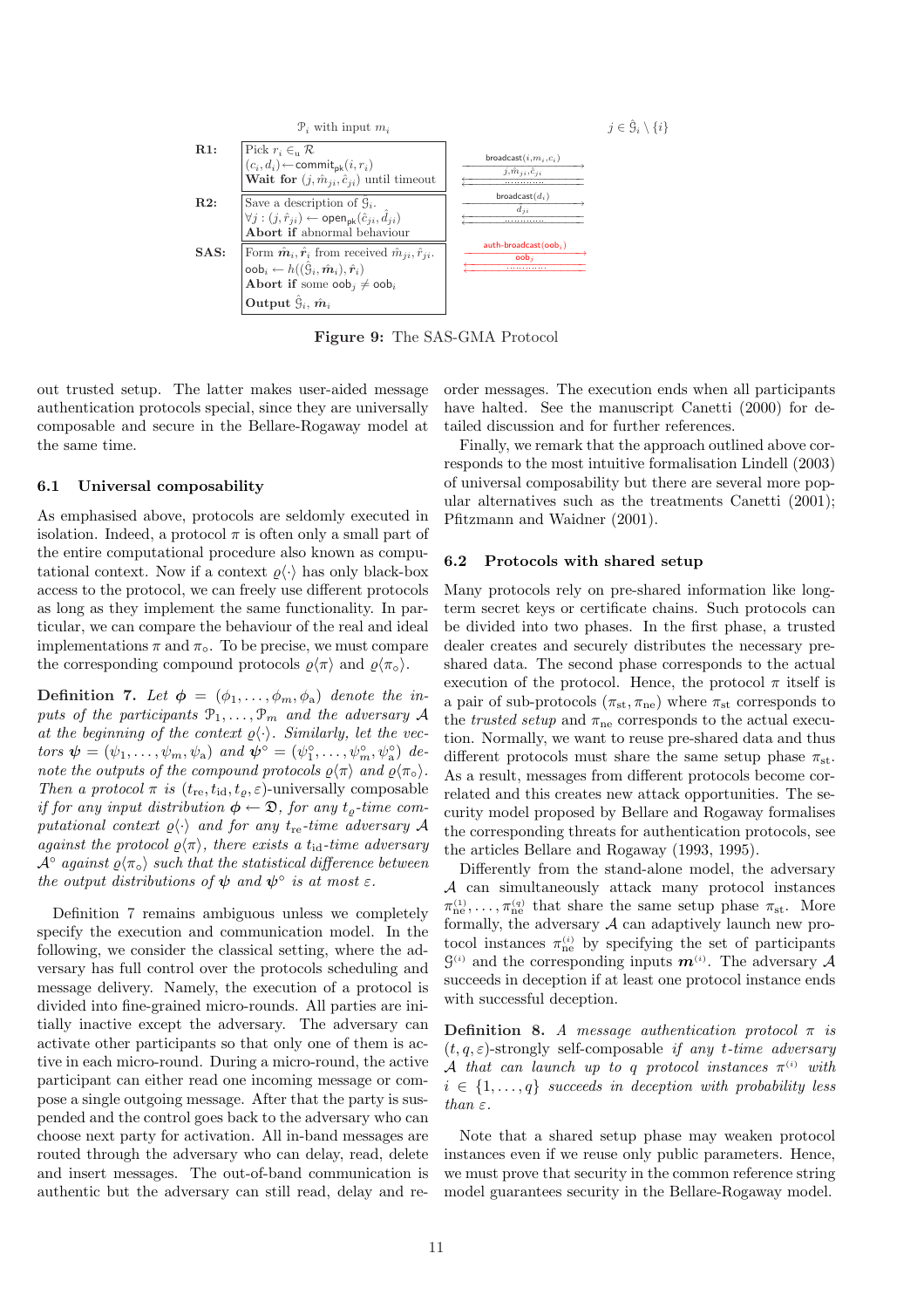# 6.3 Composability guarantees

Regardless of the desired idealised implementation it is straightforward to prove that all message authentication protocols are universally composable if they are secure in the stand-alone model. For brevity, we prove the corresponding result only for group authentication protocols and discuss the limitations of this proof technique below.

**Theorem 9.** Let  $\pi$  be a  $(t, \varepsilon)$ -secure group message authentication protocol. Then there are constants  $c_1, c_2$  such that the protocol is  $(t_{\text{re}}, t_{\text{id}}, t_{\varrho}, \varepsilon)$ -universally composable whenever  $t_{\text{id}} \geq c_1 \cdot t_{\text{re}}$  and  $t_{\text{re}} + t_{\varrho} \leq t - c_2$ .

*Proof.* Let  $\varrho\langle \cdot \rangle$  be a  $t_{\varrho}$ -time computational context and let  $A$  be a  $t_{\text{re}}$ -time adversary against the compound protocol  $\rho\langle\pi\rangle$ . Then for the proof we construct an efficient interface  $\mathcal{I}_*$  between the real world adversary  $\mathcal A$  and the ideal world protocol  $\rho \langle \pi_{\circ} \rangle$ . Now note that the interface  $\mathcal I$ depicted in Figure 4 and described in the proof of Theorem 2 is sufficient for this purpose if we can separate protocol and non-protocol messages. The corresponding construction is depicted in Figure 10. That is, we direct non-protocol messages past the interface  $\mathcal I$ . To be precise, we must guarantee that the simulation is perfect, i.e., the adversary sees the messages in the same order as in the real execution. Hence, we must additionally assume that there is a general (possibly dynamic) scheduling policy that uniquely determines in which order an honest participant  $P_i$  outputs protocol and non-protocol messages. Secondly, the corruption calls are handled by the interface  $\mathcal I$  that corrupts the honest participant and adds the variables used in simulation to the state of released participant.

Now it is straightforward to verify that the simulation of the protocol is perfect and that there can be a discrepancy between the real and ideal world outputs  $\psi$  and  $\psi$ <sup>°</sup> only if the adversary  $A$  succeeds in deception. The corresponding deception probability must be less than  $\varepsilon$  or otherwise the real world adversary  $A$  together with the context  $\varrho\langle\cdot\rangle$  forms a new stand-alone adversary  $\mathcal{A}^*$  that achieves  $\text{Adv}_{\pi}^{\text{forge}}(\mathcal{A}^*) > \varepsilon$ . The latter leads to a contradiction, since the running time of  $\mathcal{A}^*$  is  $t_{\text{re}} + t_{\varrho} + \mathcal{O}(1)$ . Now the claim follows, as the overhead in the simulation is constant.  $\Box$ 

As a first limitation, note that the interface  $\mathcal I$  may completely fail if protocols share the same trusted setup  $\pi_{st}$ . For obvious reasons, such failures are caused by protocols  $\pi_{ne}^{(1)}, \ldots, \pi_{ne}^{(q)}$  that share the long-term secrets. If the trusted setup  $\pi_{st}$  is run independently from the interface  $\mathcal{I}$ , then it does not know the corresponding long-term secrets and cannot simulate the execution of honest parties. Alternatively, if the setup  $\pi_{st}$  is a part of the interface  $\mathcal{I}$ , then we can replace only a single protocol instance  $\pi_{ne}^{(i)}$  with the ideal implementation. After that the corresponding adversary  $\mathcal{I}\langle A \rangle$  knows all long-term secrets and all other protocol instances  $\pi_{ne}^{(1)}, \ldots, \pi_{ne}^{(q)}$  become insecure. Hence, one needs more elaborate security proofs for all authentication protocols that are based on long-term secrets. The latter

is expected result, as some of these protocols are known to be secure in the stand-alone model but insecure in the Bellare-Rogaway model.

However, if the trusted setup phase generates only public values, then these problems disappear, as the knowledge of public parameters is sufficient to simulate the behaviour of honest parties. In particular, the adversary  $\mathcal{A}^*$  is still a valid stand-alone standalone adversary and the proof of Theorem 9 still holds.

Corollary 10. Let  $\pi$  be a group authentication protocol that is  $(t, \varepsilon)$ -secure in the common reference string model. Then there are constants  $c_1, c_2$  such that the protocol is  $(t_{\text{re}}, t_{\text{id}}, t_o, \varepsilon)$ -universally composable whenever  $t_{\text{id}} \geq c_1 \cdot t_{\text{re}}$ and  $t_{\text{re}} + t_{\varrho} \leq t - c_2$  even if the protocol shares the setup phase with other protocols.

This result represents the main technical difference between classical and user-aided data authentication. Useraided data authentication protocols are not based on longterm secrets and thus they remain secure in any computational context. Classical authentication protocols are also universally composable as long as secret keys are used only once. If we want to reuse secret keys, then we must prove security in the Bellare-Rogaway model. The corresponding proof implicitly shows that we can treat  $\pi_{st}, \pi_{ne}^{(1)}, \ldots, \pi_{ne}^{(q)}$  as single complex multi-round authentication protocol and replace it with the corresponding ideal implementation. The formal proof is analogous to the proof of Theorem 9 and thus we can use classical authentication protocols in any computational context as soon as they are secure in the Bellare-Rogaway model.

#### 6.4 Message identification

As a second subtle detail, note that the proof outlined above is valid only if the interface  $\mathcal{I}_{*}$  can correctly separate protocol messages from non-protocol messages. Otherwise, messages may become switched between different protocols and the corresponding synchronisation errors can cause arbitrary failures. To avoid such subtle issues, theoretical treatments often assume that each message contains a specific tag that uniquely determines the corresponding protocol instance Canetti (2000). In other words, we can always avoid synchronisation errors for in-band communication without excessive performance penalties. However, the latter is not true for out-of-band messages, since we do not want to increase the amount of authenticated communication. Of course, these tags can be dropped as long as they can be restored from the available information, i.e., the source and destination information uniquely determines the corresponding protocol instance. Thus, a user-aided data authentication protocol remains universally composable if the following restrictions hold:

- $\mathcal{R}_1$ : Randomness used in the protocol instance is freshly generated.
- $\mathcal{R}_2$ : The outputs are never used before all parties reach accepting state.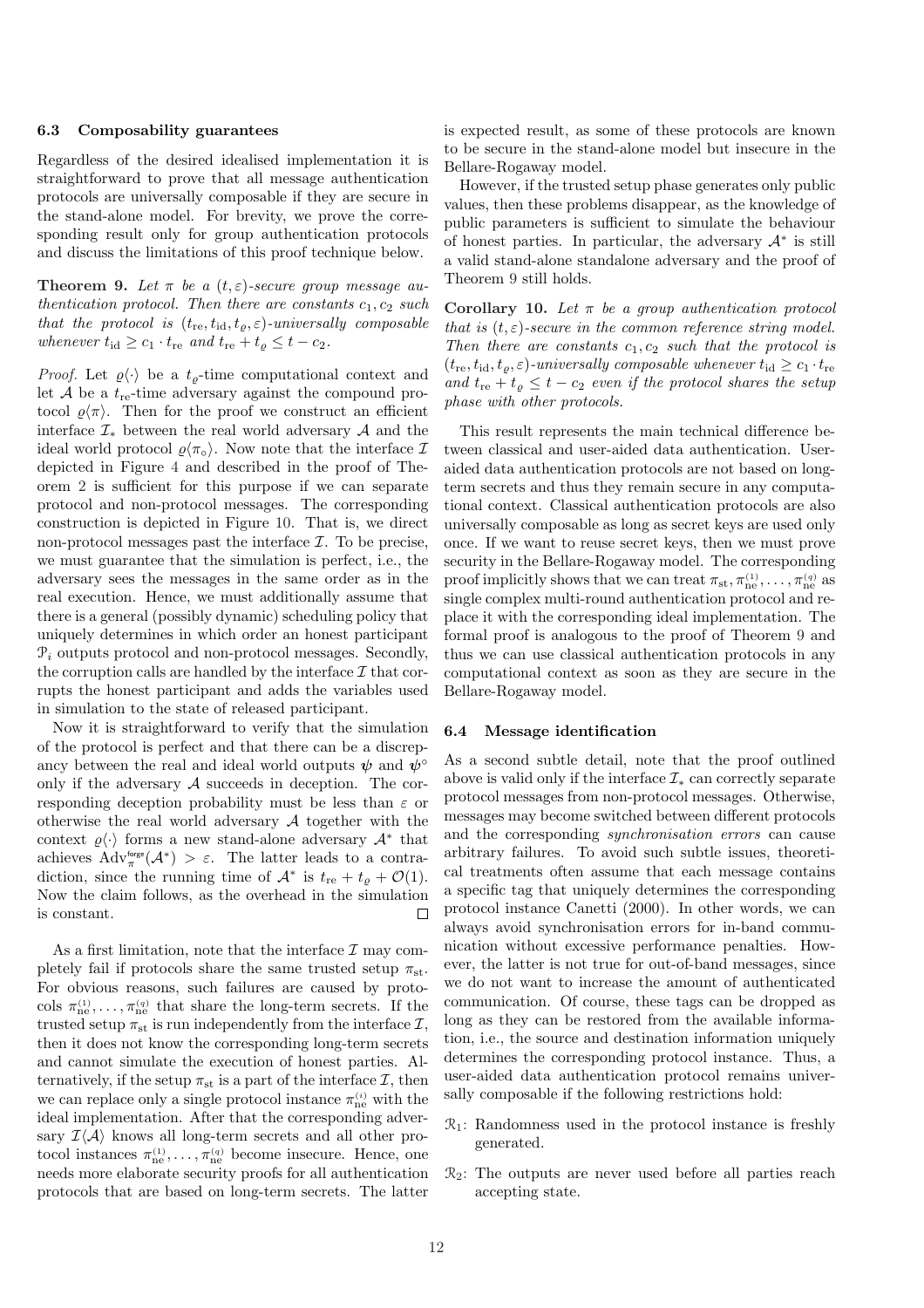

Figure 10: The canonical interface for complex settings.

 $\mathcal{R}_3$ : All group members have different identities, i.e.,  $\mathcal{G}$  is indeed a set.

# $\mathcal{R}_4$ : The out-of-band messages determine a unique protocol instance.

Restrictions  $\mathcal{R}_1-\mathcal{R}_3$  are natural requirements and we can force the restriction  $\mathcal{R}_4$  if we guarantee that no more than one protocol instance for the same group is run at the same time. The latter is a relatively mild limitation, since two or more parallel instances of an authentication protocol can be replaced with a single protocol instance. Hence, several articles Laur and Nyberg (2006); Laur and Pasini (2008) have just postulated the usage restrictions  $\mathcal{R}_1-\mathcal{R}_4$ and have not studied the maximal damage caused by synchronisation errors. For the two party protocols, the corresponding extra advantage has been estimated in the articles Vaudenay (2005); Pasini and Vaudenay (2006b).

**Theorem 11.** Let  $\pi$  be a  $(t, \varepsilon)$ -secure cross authentication protocol between  $\mathcal{P}_1$  and  $\mathcal{P}_2$ . If  $\mathcal{P}_1$  launches up to  $q_1$  and  $\mathcal{P}_2$  up to  $q_2$  concurrent instances of the protocol  $\pi$ , then the deception probability can increase up to  $q_1q_2 \cdot \varepsilon$ .

Proof sketch. Note that a successful deception pairs an instance launched by  $\mathcal{P}_1$  and an instance launched by  $\mathcal{P}_2$ . Let  $\varepsilon_{ij}$  denote the probability that the first deception event happens for the *i*th instance launched by  $\mathcal{P}_1$  and for the *j*th instance launched by  $\mathcal{P}_2$ . Then the overall deception probability  $\mathrm{Adv}_{\pi,\ldots,\pi}^{\mathrm{forge}}(\mathcal{A})$  is just a sum of all  $\varepsilon_{ij}$ . Hence, one can create a stand-alone adversary with the success probability  $\mathrm{Adv}_{\pi}^{\text{force}}(\mathcal{A}) \ge \frac{1}{q_1q_2} \cdot \mathrm{Adv}_{\pi,\dots,\pi}^{\text{force}}(\mathcal{A})$  by simulating all protocol instances except for a random instance pair that is substituted with the challenge instance. The claim follows. П

As a protocol with an optimal deception bound has uniformly distributed out-of-band message Laur and Nyberg (2006), the bound is also quite tight. A similar result holds also for the group setting. However, there the decrease in security level is much steeper, since the number of potential matches is significantly bigger. Therefore, it is much wiser to follow the restriction  $\mathcal{R}_4$ .

#### 7 Key Agreement Protocols

The main application of user-aided message authentication protocols is to protect key agreement protocols against active attacks. In the following, we outline how to achieve this goal with minimal amount of user interaction.

Note that there is an inevitable trade-off between the security and usability. In many practical applications, users are willing to transfer only out-of-band messages that are up to 6 digits long. Hence, such authentication mechanisms can be bypassed with probability  $2^{-20}$ . On the other hand,  $2^{-20}$  is also the probability of not noticing an active attack. The latter is small enough to demotivate most attackers and thus the subjective security level can be much higher. For instance, if the probability of an active attack is below  $10^{-6}$  then the achievable security level is  $2^{-40}$ .

Of course, true cryptographic security can be achieved only with sufficiently long out-of-band messages. Hence, it is important to minimise the total amount of manually authenticated communication. In particular, it should be easy to exclude corrupted nodes from a group without transferring any additional out-of-band messages.

# 7.1 Formal Definitions

A *group key agreement* protocol  $\pi$  between *n* participants  $\mathcal{G} = \{\mathsf{id}_1, \ldots, \mathsf{id}_n\}$  starts with no input, is independent from the current state, and outputs G and a shared common secret key sk  $\in_{\mathfrak{u}} \mathcal{K}$ .

**Definition 12.** A group key agreement protocol  $\pi$  is  $(t, \varepsilon)$ immune against active attacks if for any t-time adversary A that can choose a group  $\mathcal{G} = \{id_1, \ldots, id_n\}$  then the probability that uncorrupted parties do not detect active attack is less than  $\varepsilon$ .

Obviously, any key agreement protocol that is  $(t, \varepsilon_1)$ immune against active attacks and  $(t, \varepsilon_2)$ -secure against passive attacks is also  $(t, \varepsilon_1 + \varepsilon_2)$ -secure, as long as both definitions are given in the same attack model. In particular, we can construct also universally composable useraided key agreement protocols as long as the underlying key agreement protocol is universally composable against passive attacks.<sup>3</sup> However, stand-alone security is suffi-

<sup>&</sup>lt;sup>3</sup>In fact, the Diffie-Hellman key agreement is known to satisfy this requirement modulo minor details Canetti and Krawczyk (2002),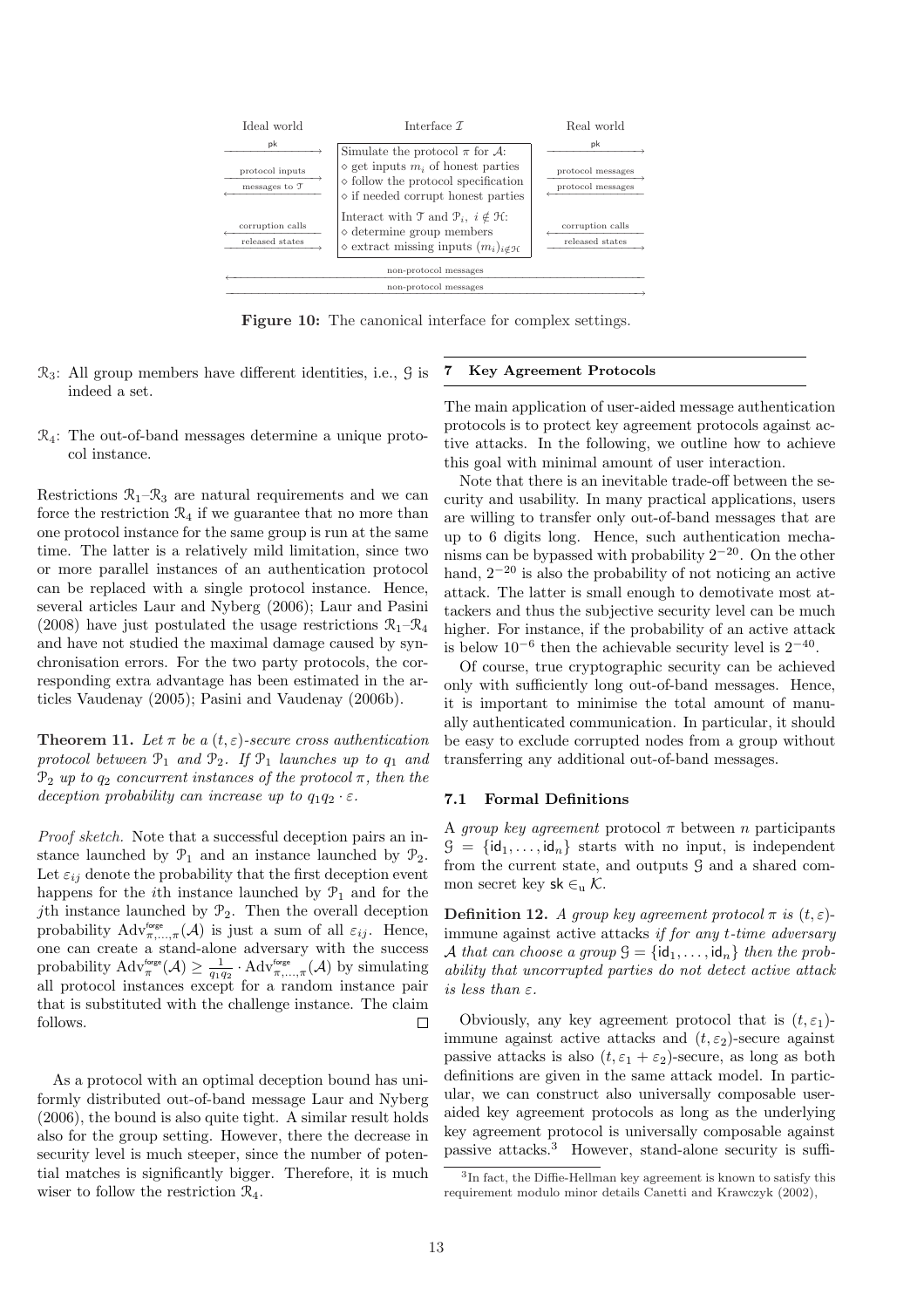cient for many practical settings, since the key agreement protocols are often executed in isolation to set up the communication network.

# 7.2 General Construction

The most straightforward way to achieve  $(t, \varepsilon)$ -immunity against active attacks is to authenticate the entire protocol transcript. Namely, participants must first execute the group key agreement protocol and then use the group message authentication protocol to verify that all transferred message were unaltered. A naive implementation, where protocols are executed sequentially, adds three extra rounds to the key agreement protocol. However, since message authentication protocols are universally composable, we can execute them in parallel and save two messages for two-party and one complete round for group protocols. It is also possible to fuse both protocols more tightly and thus obtain a more efficient protocols, see Laur and Nyberg (2006).

For two-party protocols, it is reasonable to combine the Diffie-Hellman key agreement protocol with one of the message cross-authentication protocols discussed in Section 4. The Burmester-Desmedt (BD) key agreement protocol Desmedt and Burmester (1994) is a suitable starting point for group settings, since it is provably secure against passive attacks Burmester and Desmedt (2005). Though the Burmester-Desmedt key agreement protocol is a generalisation of the Diffie-Hellman key agreement protocol, it can also be generalised for other two-party key agreement protocols, see the compiler of Just and Vaudenay Just and Vaudenay (1996). For simplicity, consider a group of *n* participants  $\mathcal{P}_0, \ldots, \mathcal{P}_{n-1}$  arranged in a ring. The Burmester-Desmedt protocol is depicted on Figure 11. It consists of two rounds over an authenticated channel, while most of the schemes requires  $\mathcal{O}(n)$  rounds. Here, let g be a generator of a q-element secure Diffie-Hellman Decision Group. At the end of the protocol, each participant  $\mathcal{P}_i$  obtains the same secret key  $sk = g^{k_1 k_2 + k_2 k_3 + \ldots + k_n k_1}$ .

In many practical settings, we must be able to expel group members that behave maliciously. Ideally, this operation should not use additional out-of-band messages. Consequently, a simple key agreement protocol is not suitable for our needs, since a shared key gets compromised as soon as a group member gets corrupted. To avoid this problem, we need a key agreement protocol that also fixes long-term pairwise authentication keys so that we can rerun key agreement protocols without out-of-band communication. In particular, we can use public keys corresponding to Diffie-Hellman key agreement protocol. The corresponding key agreement protocol was proposed by Laur and Pasini in Laur and Pasini (2008) and it is depicted in Figure 12.

As the transcript of the Burmester-Desmedt protocol is authenticated with the SAS-GMA, the protocol is immune against active attacks with the same guarantees as Theorem 6 and Theorem 9 specify. Moreover, any two parties  $\alpha, \beta \in \mathcal{H}$  can establish a pairwise secret key

 $sk_{\alpha,\beta} = f(g^{x_{\alpha}x_{\beta}})$ , as they both know the corresponding long-term public keys  $y_i = g^{x_i}$  for all group members  $i \in \mathcal{G}$ . Hence, they can use any classical authentication protocol to protect new instances of group key agreement protocols against active attacks. In particular, we can merge small groups  $\mathcal{G}_1, \mathcal{G}_2$ , if there is an honest party  $\mathcal{P}_i \in \mathcal{G}_1 \cap \mathcal{G}_2$ , by sending all intergroup communication through  $\mathcal{P}_i$ .

Of course, if the formed group is known to have a static nature, then one can skip the setup of long-term Diffie-Hellman keys  $\mathsf{sk}_{\alpha,\beta}$ .

#### 8 Conclusions and Open problems

As explained in the introduction, setting up a secure communication between two or more parties requires authenticated communication channels. As a solution to this problem, we presented several user-aided two-party message authentication protocols in Section 4. Note that three of these protocols are optimal which means that no protocol can achieve a better security using the same amount of authentic data. We conclude that we cannot do much better in two-party settings. However in group settings, the use of two-party protocols is not an optimal solution.

Indeed, suppose we want to setup a shared secret key for more than two parties. Using two-party protocols, we should run several peer-to-peer (two-party) protocols and this solution increases the amount of user interaction. In Section 5 we addressed this concern and presented a group message authentication protocol that is significantly better in that respect and achieves the optimal security level.

Another remarkable aspect in this article is a welladapted adversarial model (see Section 3) and a systematic treatment of various execution models (covered by Sections 4, 5 and 6). More precisely, we first proved that all presented protocols are secure in the stand-alone model and then showed that any user-aided message authentication protocol that is secure in the stand-alone model remains secure in more complex settings.

As a last step in securing communication links, we presented a general methodology how to protect ordinary key agreement protocols against active attacks. Since the corresponding technique is well established for two-party case, we gave the detailed description only for the group setting. We emphasise here that the final protocol depicted in Figure 12 has an optimal security with respect to the amount of authentic data as well as an optimal number of rounds. Additionally, the clever use of long-term public keys provides an efficient way to manage dynamic groups.

To emphasise differences between various protocols, we have gathered the most important aspects into Table 1. For brevity, we use the acronym MA for unilateral message authentication, MCA for cross-authentication, GKA for group message authentication. To distinguish between unkeyed and keyed hash functions, we use shorthands  $h(\cdot)$ and  $h_K(\cdot)$ . A tick indicates that the protocol has the property that is specified by the column.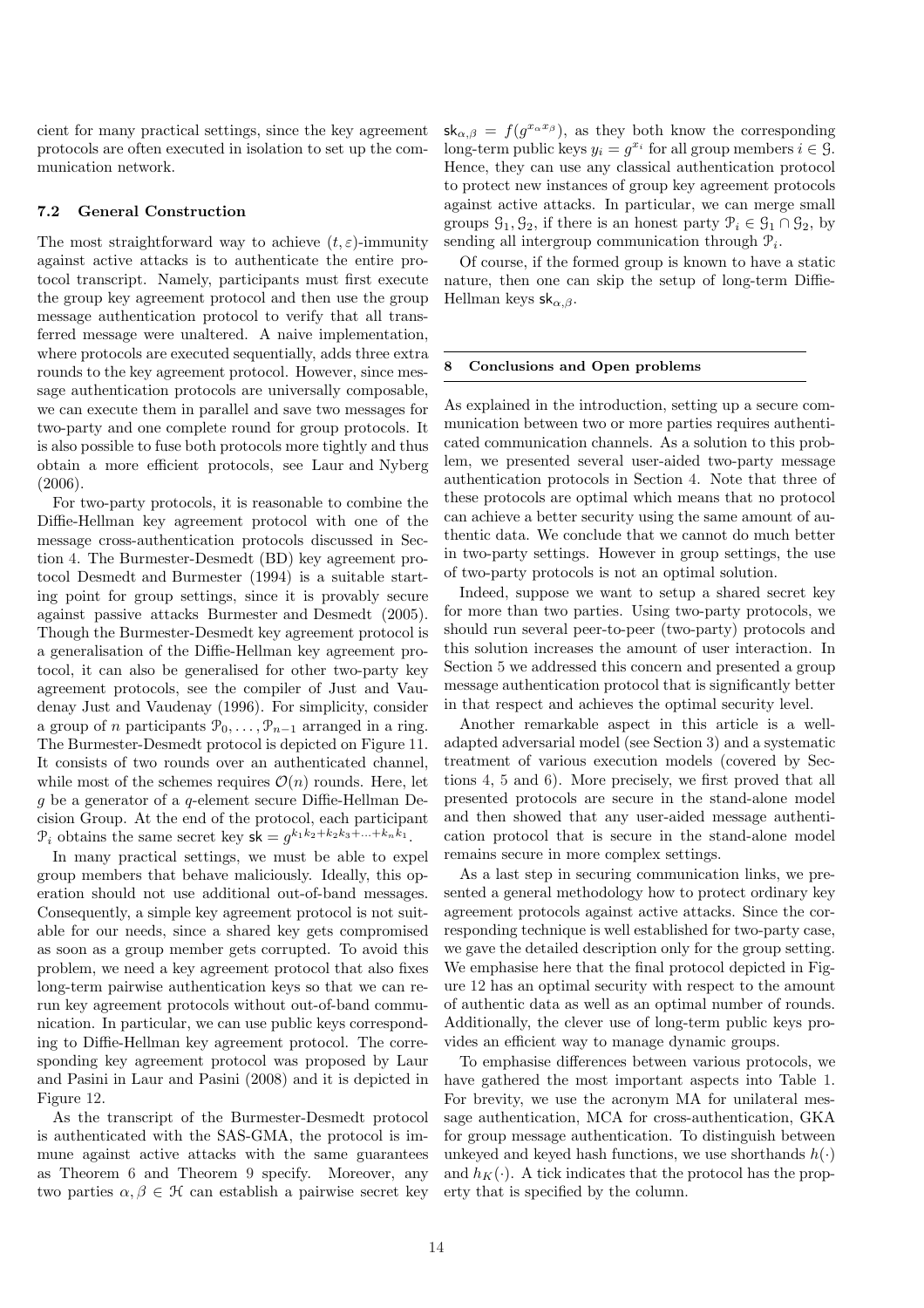

Figure 11: The Burmester-Desmedt Group Key Agreement Protocol.

|                | $\mathcal{P}_i$                                                                                                                                                                                |                                                                                    | $i \in \mathcal{G}_i \setminus \{i\}$ |
|----------------|------------------------------------------------------------------------------------------------------------------------------------------------------------------------------------------------|------------------------------------------------------------------------------------|---------------------------------------|
| R1:            | Generate a Diffie-Hellman pair $(x_i, y_i)$ :<br>$\Diamond x_i \in \mathcal{Z}_a, y_i \leftarrow g^{x_i}$<br>Start the BD protocol:<br>$\Diamond k_i \in \mathbb{Z}_a, z_i \leftarrow q^{k_i}$ | broadcast $(y_i, z_i)$<br>.<br>broadcast $(i, m_i, c_i)$<br>.<br>broadcast $(d_i)$ |                                       |
| $R2-3$<br>SAS: | Continue with the BD protocol:<br>$\Diamond$ Compute $X_i$ .<br>Use the SAS-GMA protocol                                                                                                       |                                                                                    |                                       |
|                | $\diamond$ to authenticate $m_i \leftarrow (y_i, z_i, X_i)$ .                                                                                                                                  | $auth\text{-}broadcast(oob_i)$                                                     |                                       |
| P <sub>0</sub> | If the SAS-GMA was accepting:<br>$\diamond$ Output sk and $\beta$ according BD.<br>$\Diamond$ Store $x_i$ and $y_j$ , $j \in \mathcal{G}$ for later use.                                       |                                                                                    |                                       |

Figure 12: The final SAS-based AKA Protocol with simplified notations

| Type       | Protocol         | Interactive | Optimal | Primitives                               |
|------------|------------------|-------------|---------|------------------------------------------|
| МA         | Fingerprint      |             |         | $h(\cdot)$                               |
|            | MANA I and II    |             |         | $h_K(\cdot)$                             |
|            | MANA III         |             |         | $h_K(\cdot)$                             |
|            | SAS (original)   |             |         | com(m)                                   |
|            | Pasini-Vaudenav  |             |         | com $(m)$ , $h(\cdot)$                   |
| MCA        | <b>SAS MCA</b>   |             |         | com(m)                                   |
|            | MANA IV          |             |         | com $(m)$ , $h_K(\cdot)$                 |
|            | Optimal SAS-MCA  |             |         | com $(m), h_K(\cdot)$                    |
| <b>GMA</b> | <b>G-MANA IV</b> |             |         | $\overline{\mathsf{com}(m), h_K}(\cdot)$ |
|            | SAS-GMA          |             |         | com $(m), h_K(\cdot)$                    |

Table 1: Main features of user-aided message authentication protocols.

As an intricate theoretical detail, note that it is quite straightforward to prove that all user-aided authentication protocols with optimal security level must have at least three moves over insecure channel, see for example Laur and Nyberg (2006). However, the result does not specify the maximal security level for two-move protocols. Hence, it is theoretically interesting to know what is the corresponding lower bound on deception probability and whether all two-move protocols are as sub-optimal as the MANA II protocol.

There is also a tension between theoretical constructions and practical instantiations. Most practical useraided key agreement protocols such as Zfone protocol Zimmermann et al. (2000) and wireless USB key agreement protocol WUS (2006) use collision resistant hash functions to mimic the functionality of commitment scheme. Although this approach cannot be used in general, it should be appropriate for securing key agreement protocols, since the corresponding authenticated messages have uniform distribution.

More formally, a collision resistant hash function as

a deterministic commitment cannot be hiding and nonmalleable for arbitrary message distribution. However, hiding and non-malleability w.r.t. uniform distribution makes sense also for hash functions. Consequently, it should be possible to give a formal security proof for these practical protocols. On the other hand, the corresponding security requirements are very different from the standard ones such as one-wayness and collision resistance. Hence, interpretation of corresponding security requirements is an interesting theoretical and practical problem.

#### Acknowledgments

Partially supported by the Academy of Finland and by the Estonian Doctoral School in Information and Communication Technology. Supported by the Swiss National Science Foundation, 200021-113329.

## **REFERENCES**

- Balfanz, D., Smetters, D. K., Stewart, P., and Wong, H. C. (2002). Talking To Strangers: Authentication in Ad-Hoc Wireless Networks. In Proceedings of NDSS '02: The Network and Distributed System Security Symposium, San Diego, California, U.S.A.
- Bellare, M., Desai, A., Pointcheval, D., and Rogaway, P. (1998). Relations among notions of security for public-key encryption schemes. In Krawczyk, H., editor, CRYPTO, volume 1462 of Lecture Notes in Computer Science, pages 26–45. Springer-Verlag.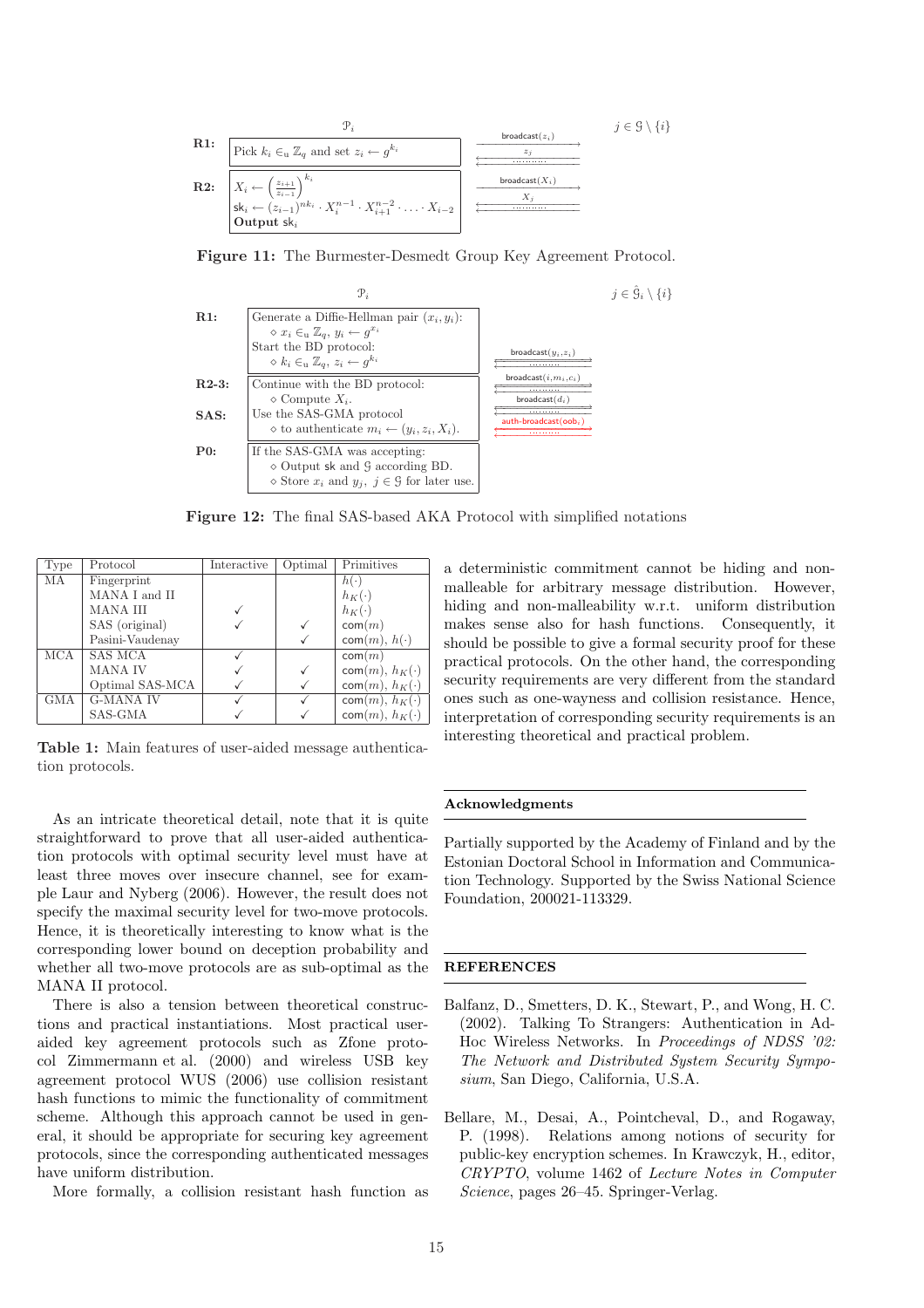- Bellare, M. and Rogaway, P. (1993). Entity authentication and key distribution. In Stinson, D. R., editor, CRYPTO, volume 773 of Lecture Notes in Computer Science, pages 232–249. Springer-Verlag.
- Bellare, M. and Rogaway, P. (1995). Provably secure session key distribution: the three party case. In STOC, pages 57–66. ACM.
- Bellare, M. and Sahai, A. (1999). Non-malleable encryption: Equivalence between two notions, and an indistinguishability-based characterization. In Wiener, M. J., editor, CRYPTO, volume 1666 of Lecture Notes in Computer Science, pages 519–536. Springer-Verlag.
- Burmester, M. and Desmedt, Y. (2005). A secure and scalable Group Key Exchange system. Information Processiong Letter, 94(3):137–143.
- Canetti, R. (2000). Universally composable security: A new paradigm for cryptographic protocols. Cryptology ePrint Archive, Report 2000/067. http://eprint.iacr.org/.
- Canetti, R. (2001). Universally composable security: A new paradigm for cryptographic protocols. In FOCS, pages 136–145.
- Canetti, R. and Krawczyk, H. (2002). Universally Composable Notions of Key Exchange and Secure Channels. In Knudsen, L. R., editor, EUROCRYPT, volume 2332 of Lecture Notes in Computer Science, pages 337–351. Springer-Verlag.
- Crescenzo, G. D., Ishai, Y., and Ostrovsky, R. (1998). Noninteractive and non-malleable commitment. In STOC, pages 141–150.
- Damgård, I. and Groth, J. (2003). Non-interactive and reusable non-malleable commitment schemes. In STOC, pages 426–437. ACM.
- Desmedt, Y. and Burmester, M. (1994). A secure and efficient conference key distribution system (extended abstract). In De Santis, A., editor, EUROCRYPT '94, volume 950 of Lecture Notes in Computer Science, pages 275–286, Perugia, Italy. Springer-Verlag.
- Diffie, W. and Hellman, M. E. (1976). New Directions in Cryptography. IEEE Transactions on Information Theory, IT–22(6):644–654.
- Dolev, D., Dwork, C., and Naor, M. (1991). Non-malleable cryptography. In STOC 91, pages 542–552, New York, NY, USA. ACM Press.
- ElGamal, T. (1985). A public key cryptosystem and a signature scheme based on discrete logarithms. IEEE Transactions on Information Theory, 31(4):469–472.
- Fischlin, M. and Fischlin, R. (2000). Efficient nonmalleable commitment schemes. In Bellare, M., editor, CRYPTO, volume 1880 of Lecture Notes in Computer Science, pages 413–431. Springer-Verlag.
- Gehrmann, C., Mitchell, C. J., and Nyberg, K. (2004). Manual authentication for wireless devices. RSA Cryptobytes, 7(1):29–37.
- Just, M. and Vaudenay, S. (1996). Authenticated Multi-Party Key Agreement. In Kim, K. and Matsumoto, T., editors, ASIACRYPT '96, volume 1163 of Lecture Notes in Computer Science, pages 36–49, Kyongju, Korea. Springer-Verlag.
- Laur, S. and Nyberg, K. (2006). Efficient mutual data authentication using manually authenticated strings. In Pointceval, D., Mu, Y., and Chen, K., editors, Cryptology and Network Security, volume 4301 of Lecture Notes in Computer Science, pages 90–107. Springer-Verlag.
- Laur, S. and Pasini, S. (2008). Sas-based group authentication and key agreement protocols. In PKC 2008, Lecture Notes in Computer Science, pages ??–?? Springer-Verlag. To appear.
- Lindell, Y. (2003). General composition and universal composability in secure multi-party computation. In FOCS, pages 394–403. IEEE Computer Society.
- MacKenzie, P. D. and Yang, K. (2004). On simulationsound trapdoor commitments. In Cachin, C. and Camenisch, J., editors, EUROCRYPT, volume 3027 of Lecture Notes in Computer Science, pages 382–400. Springer-Verlag.
- Mashatan, A. and Stinson, D. R. (2006). Noninteractive two-channel message authentication based on hybridcollision resistant hash functions. Cryptology ePrint Archive, Report 2006/302. http://eprint.iacr.org/.
- Maurer, U. M. (2000). Authentication theory and hypothesis testing. IEEE Transactions on Information Theory, 46(4):1350–1356.
- Pasini, S. and Vaudenay, S. (2006a). An optimal non-interactive message authentication protocol. In Pointcheval, D., editor, CT-RSA, volume 3860 of Lecture Notes in Computer Science, pages 280–294. Springer-Verlag.
- Pasini, S. and Vaudenay, S. (2006b). Sas-based authenticated key agreement. In Yung, M., Dodis, Y., Kiayias, A., and Malkin, T., editors, Public Key Cryptography, volume 3958 of Lecture Notes in Computer Science, pages 395–409. Springer-Verlag.
- Pfitzmann, B. and Waidner, M. (2001). A model for asynchronous reactive systems and its application to secure message transmission. In IEEE Symposium on Security and Privacy, pages 184–.
- Reyhanitabar, M. R., Wang, S., and Safavi-Naini, R. (2007). Non-interactive manual channel message authentication based on etcr hash functions. In Pieprzyk, J., Ghodosi, H., and Dawson, E., editors, ACISP, volume 4586 of Lecture Notes in Computer Science, pages 385– 399. Springer-Verlag.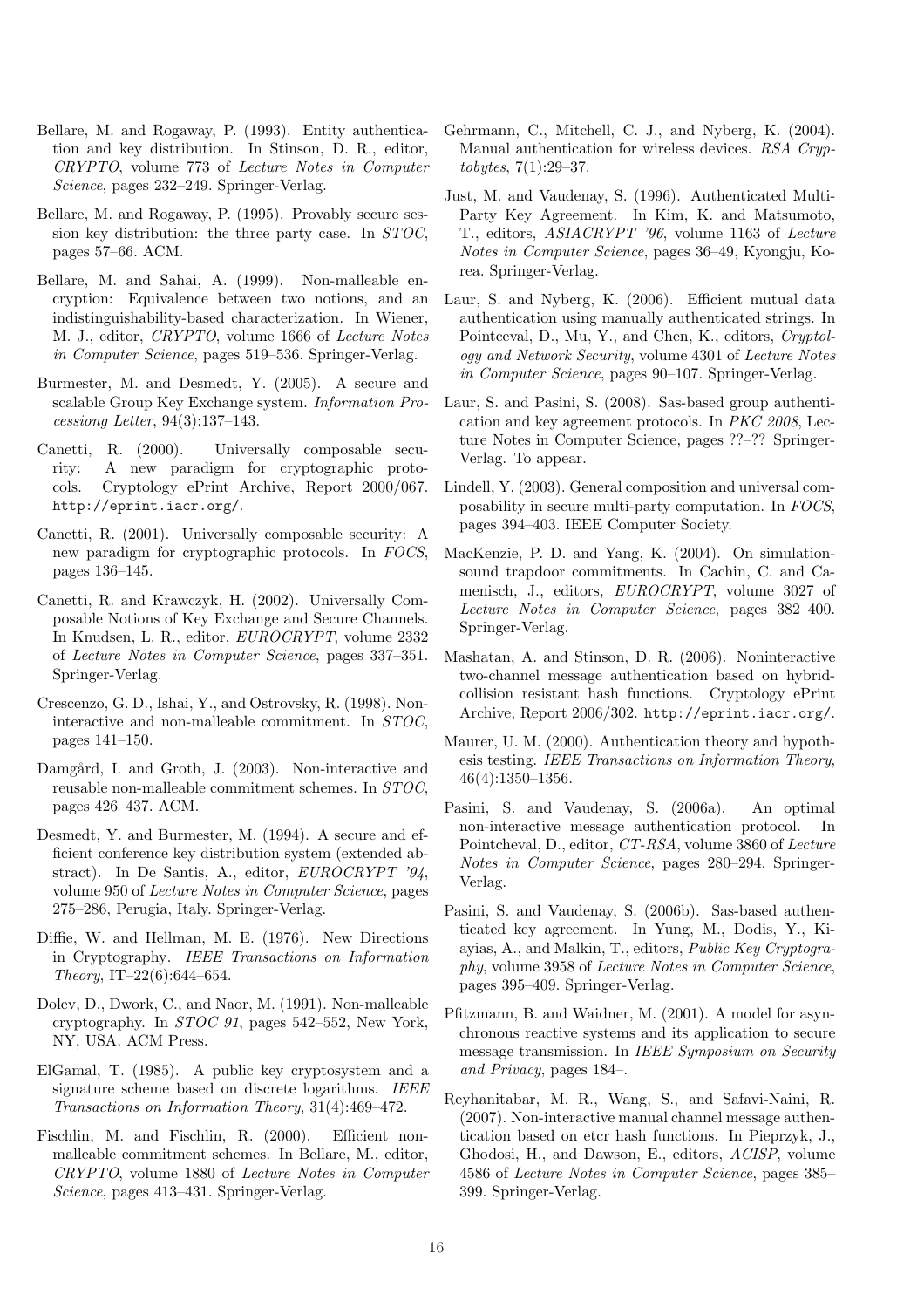- Rivest, R. L., Shamir, A., and Adleman, L. M. (1978). A Method for Obtaining Digital Signatures and Public-Key Cryptosystems. Communications of the ACM, 21(2):120–126.
- Simmons, G. J. (1984). Authentication theory/coding theory. In CRYPTO, pages 411–431.
- Valkonen, J., Asokan, N., and Nyberg, K. (2006). Ad hoc security associations for groups. In Buttyán, L., Gligor, V. D., and Westhoff, D., editors, ESAS, volume 4357 of Lecture Notes in Computer Science, pages 150–164. Springer-Verlag.
- Vaudenay, S. (2005). Secure communications over insecure channels based on short authenticated strings. In Shoup, V., editor, CRYPTO, volume 3621 of Lecture Notes in Computer Science, pages 309–326. Springer-Verlag.
- WUS (2006). Association Models Supplement to the Certified Wireless Universal Serial Bus Specification.
- Zimmermann, P., Johnston, A., and Callas, J. (2000). ZRTP: Media Path Key Agreement for Secure RTP draft-zimmermann-avt-zrtp-04. http://www3.tools.ietf.org/html/draft-zimmermann

#### A Security of the SAS Protocol

For the proof of Theorem 3, we have to show that the inequalities  $(1)$ – $(3)$  defined below hold for any t-time adversary  $A$  whenever the assumptions of Theorem 3 are satisfied. Let forge denotes the event that  $\beta$  succeeds in deception. Then we can express

$$
Advfore(B) \le Pr[forge \wedge c \neq \hat{c}] + \varepsilon_b , \qquad (1)
$$

since a successful forgery such that  $c = \hat{c}$  reveals a double opening and thus Pr [forge  $\wedge c = \hat{c}$ ]  $\leq \varepsilon_{\rm b}$ . For further analysis, let  $\hat{c} \prec d$  denote the event that  $\mathcal{P}_2$  receives  $\hat{c}$  before than  $\mathcal{P}_1$  releases d. Then

$$
\Pr\left[\text{forget } \land c \neq \hat{c} \land \hat{c} \prec d\right] \leq 2^{-\ell} \cdot \Pr\left[\hat{c} \prec d\right] + \varepsilon_{nm} \qquad (2)
$$

or otherwise we can construct  $t + \mathcal{O}(1)$ -time adversary A that simulates the stand-alone model for  $\beta$  in order to win the corresponding non-malleability games.

Namely, the adversary  $A_1$  feeds pk to  $B$  and gets back corresponding input message  $m$ . Next,  $A_1$  defines MGen as a uniform distribution over pairs  $(m, r_1)$  where  $r_1 \in \{0, 1\}^{\ell}$ and uses the challenger's reply as  $c$  in the SAS protocol. To be precise,  $A_1$  faithfully simulates the SAS protocol to B and halts if  $d \prec \hat{c}$ . As an intermediate output  $(\sigma, \hat{c}_1, \ldots, \hat{c}_n)$ , the adversary  $\mathcal{A}_1$  outputs  $\sigma = (m, \hat{m}, \hat{r}_2, r_2)$ and  $\hat{c}$ . As a final output  $(\hat{d}_1, \ldots, \hat{d}_n)$ ,  $\mathcal{A}_1$  outputs the corresponding decommitment value  $\hat{d}$ . Now  $\mathcal{A}_2(\sigma, x_i, \hat{y})$  resumes the SAS protocol: sets  $(m, r_1) \leftarrow x_i$  and  $(\hat{m}, \hat{r}_1) \leftarrow \hat{y}$  and output 1 only if  $m \neq \hat{m}$  and  $r_1 = \hat{r}_1$ . Now by construction  $\Pr\left[\mathcal{G}_0^{\text{nm}}=1\right] = \Pr\left[\text{forget } \land c \neq \hat{c} \land \hat{c} \prec d\right]$  and  $Pr[\mathcal{G}_1^{\text{nm}} = 1] \leq 2^{-\ell} \cdot Pr[\hat{c} \prec d],$  since  $x_1$  is independent of the protocol run and thus  $Pr[r_1 = \hat{r}_1 | A_1 \neq \bot] = 2^{-\ell}$ .

As a final detail, we have to prove the inequality

$$
\Pr\left[\text{forget } \wedge c \neq \hat{c} \wedge d \prec \hat{c}\right] \leq 2^{-\ell} \cdot \Pr\left[d \prec \hat{c}\right] + \sqrt{\varepsilon_{\mathbf{b}}} \quad . \quad (3)
$$

The corresponding proof is technically tedious, as the adversary does not directly violate the binding property. Consequently, we have to construct a collision-extractor  $A$ that runs in time  $2t + \mathcal{O}(1)$  and finds the double opening with high enough probability. We give here only the proof sketch, since analogous proof that covers all details can be found in Laur and Nyberg (2006). Consider an adversary A that simulates the protocol to  $\beta$  with two independent  $r_2$  values  $r_2^0$  and  $r_2^1$  to get two protocol transcripts with the same commitment value  $\hat{c}$  but different decommitment values  $\hat{d}_0$  and  $\hat{d}_1$ .

becomed where the corresponding that  $\frac{1}{2}$  becomed to the specification.<br>http://www.usb.org/developers/wusb/wusb\_2007\_0214.21p. That is,  $A$  first simulates the protocol with  $r_2^0$  and then Figure  $(\hat{c}, \hat{d}_0, \hat{d}_1)$ . Let succ denote the event that A gets a double opening. Then we can lower bound the success probability Pr [succ] $d \prec \hat{c}$ ] by the conditional averages

$$
_{1} - a \overline{\mathbf{E}}_{\widehat{\mathcal{C}}}(\mathbf{E}_{\mathbf{F}}[\mathbf{f} \mathbf{p} \mathbf{r} \mathbf{g} \mathbf{q}] \widehat{c}]^2 | d \prec \widehat{c}) - \mathbf{E}_{\widehat{c}}(\Pr\left[\text{forge}|\widehat{c}\right] \cdot 2^{-\ell} | d \prec \widehat{c}) \enspace .
$$

Hence, the Jensen inequality  $\mathbf{E}(X^2) \geq \mathbf{E}(X)^2$  assures that

 $\Pr\left[\mathsf{succ}|d \prec \hat{c}\right] \geq \Pr\left[\mathsf{forget}|d \prec \hat{c}\right]^2 - 2^{-\ell}\cdot \Pr\left[\mathsf{forget}|d \prec \hat{c}\right] \enspace .$ 

Now if the inequality (3) is violated, then we can also conclude that Pr [forge $|d \prec \hat{c}| \geq 2^{-\ell}$ . Consequently,

$$
\Pr[\mathsf{succ}|d \prec \hat{c}] \ge (\Pr[\mathsf{forget}|d \prec \hat{c}] - 2^{-\ell})^2
$$

and we have derived a contradiction

$$
\Pr[\mathsf{succ}] \geq \Pr\left[d \prec \hat{c}\right]^2 \cdot (\Pr[\mathsf{forget}|d \prec \hat{c}] - 2^{-\ell})^2 \geq \varepsilon_{\mathsf{b}}.
$$

## B Security of the Optimised SAS-MCA Protocol

For the proof of Theorem 4, we show that the inequalities  $(4)$ – $(6)$  defined below hold for any t-time adversary whenever the assumptions of Theorem 4 are satisfied. Again, we assume that  $\beta$  is a *t*-time adversary. First, note that the proof of the inequality

$$
\Pr\left[\text{forget } \wedge d \prec \hat{c}\right] \le 2^{-\ell} \cdot \Pr\left[d \prec \hat{c}\right] + \sqrt{\varepsilon_{\mathbf{b}}} \enspace , \qquad (4)
$$

is analogous to Appendix A. Secondly, note that the case  $c = \hat{c}$  requires more detailed analysis, as adversary can also alter the second message  $m_2$ . In fact, the corresponding upper bound is also more complex

$$
\Pr[\text{forget } \land c \neq \hat{c} \land \hat{c} \prec d] \leq \varepsilon_{\mathbf{u}} \cdot \Pr[m_1 = \hat{m}_1 \land c = \hat{c} \land \hat{c} \prec d] + \varepsilon_{\mathbf{b}} + \varepsilon_{\mathbf{h}} \quad (5)
$$

For the proof, note that c can be opened to  $(\hat{m}_1, \hat{r}_1)$  that is different from  $(m_1, r_1)$  with probability at most  $\varepsilon_{\rm b}$ . Now